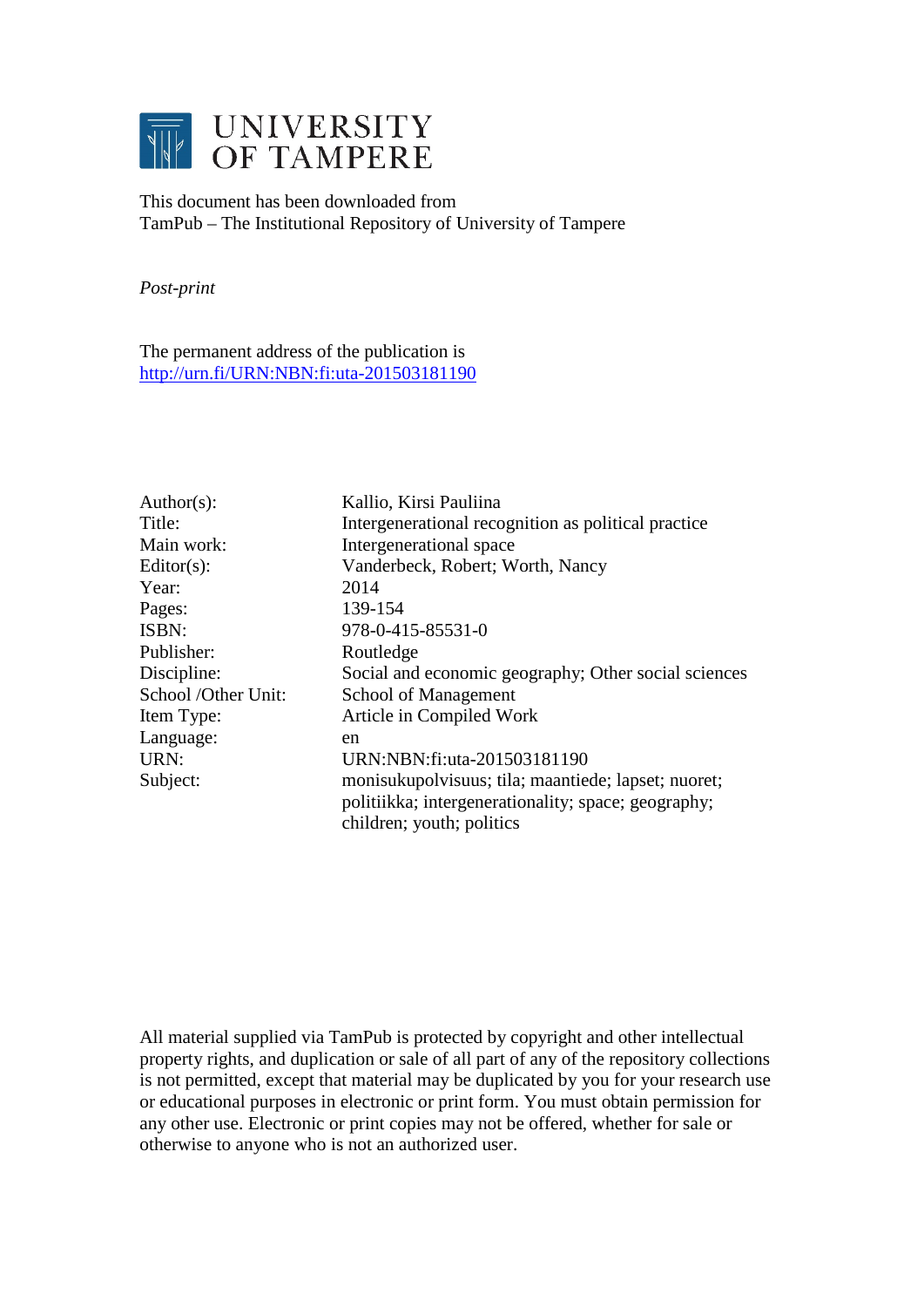# **INTERGENERATIONAL RECOGNITION AS POLITICAL PRACTICE**

### **INTRODUCTION**

This chapter introduces the concept of intergenerational recognition in the context of childhood and youth, from a relational spatial political perspective. It is approached as a dynamic social practice and a force constitutive of political agency, as unfolding in children and young people's everyday lives. Drawing from an ethnographic analysis, intergenerational recognition is suggested as a useful concept for the analysis of political communities where living together forms the major challenge as well as the promise of change.

# **CONTEXTUAL RECOGNITION**

'Recognition' is a philosophically grounded, open-ended social theoretical concept that has become established in interdisciplinary debates over the past couple of decades. On the whole, recognition refers to an on-going social process whereby people constitute their own and other people's identities by meeting each other and seeking 'intersubjective regard' (Fraser and Honneth 2003: 1). It works on different levels of awareness and intent, gets enacted though articulations, acts, attitudes and embodied expressions, and may take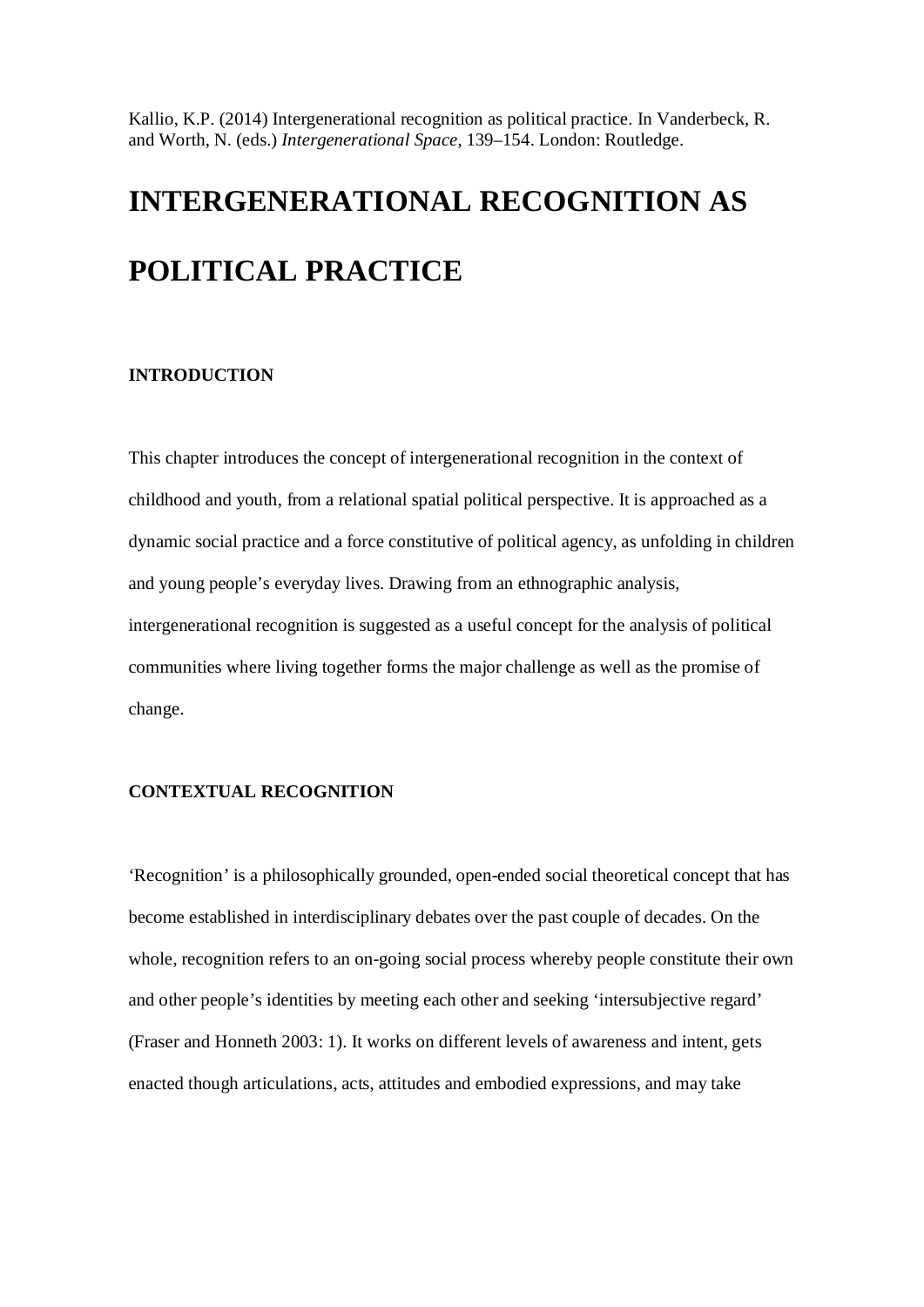individual and collective forms. Another general ideal, involving a normative undertone, is that human life can be made more ethical through recognition, while there is also always the potential for damaging misrecognitions. This ethical note has come to imply that all practices supporting recognition or leading toward misrecognition are politically consequential (Deranty and Renault 2007).

The idea of recognition draws from the thought of both Hegel (1807/1977) and Mead (1934) which have been developed in various theoretical directions by Charles Taylor (1994), Axel Honneth (1995) and Nancy Fraser (2000). These ideas have been taken yet further by recent scholarship that has given rise to a massive body of work on political identities (e.g. Markell 2003; Deranty and Renault 2007; Warnke 2007; McNay 2008; Staeheli 2008; Noble 2009; Häkli and Kallio 2014). Although these ideas have had influence in new disciplinary areas like childhood studies (e.g. Houston and Dolan 2008; Thomas 2012), theories of recognition have also been subject to critique. In particular, critics have called attention to the limits and dangers of identity-based recognition. The scholars cited above, amongst others, have noticed the contradictions embedded in identity categories that mark people according to certain characteristics (racial, gendered, ethnic, socio-economic, etc.). Even if useful in some policy contexts, categorical identity markers rarely fully encompass people's experiences of the self - their subjective ways of relating to the lived world.

To move beyond traditional identity categories, some critics have called for theorisations that acknowledge *contextuality* as a starting point of recognition. One such attempt is by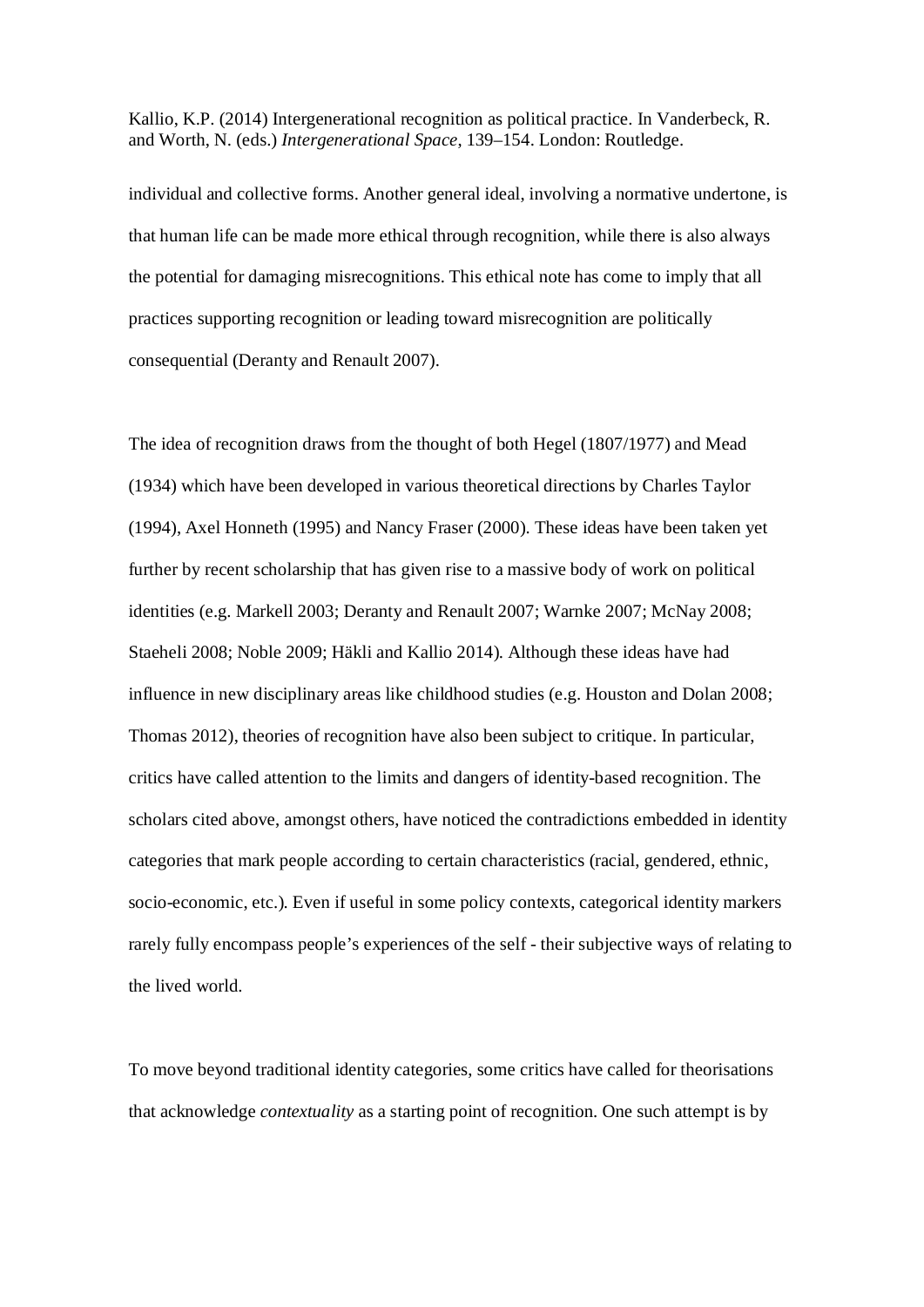Patchen Markell (2003), who suggests 'acknowledgement' as an alternative to identitybased recognition, emphasising spatio-temporally situated sociability based on 'multiple and provisional subjectivities located in particular circuits of recognition which can only be captured in an ethnography of the encounter', as paraphrased by Noble (2009: 876, for contextual theorisations see also Deranty and Renault 2007; Warnke 2007; McNay 2008). These approaches are in line with the long tradition of feminist critique of universalism and the generalised other, with clear resonances with aspects of postcolonial and queer theories. They thus also suit well empirically grounded, critical spatial theoretical research that appreciates contextuality (e.g. Robson 2004; Evans 2011).

Yet relatively few examples of this kind of work exist. Some social and political geographers have made recent contributions to these debates over the concept of recognition. These include Staeheli's (2008) introduction to the dynamics of recognition that involve state agents and institutions; Walker's (2009) study that reveals how people and places are associated in processes that produce environmental injustice through misrecognition; Noble's (2009) analysis identifying legitimacy, respect and competence as important matters to some young Sydney men's everyday existence, as compared to masculinity and ethnicity; Barnett's (2012) consideration of Honneth's idea on the relationship between experiences and articulations as illuminative of the phenomenologies of political life; and Koefoed and Simonsen's (2012) use of recognition as a counterpart to estrangement and identification in the development of political belonging and spatial attachments. In my own work, I have engaged with theories of recognition in tracing the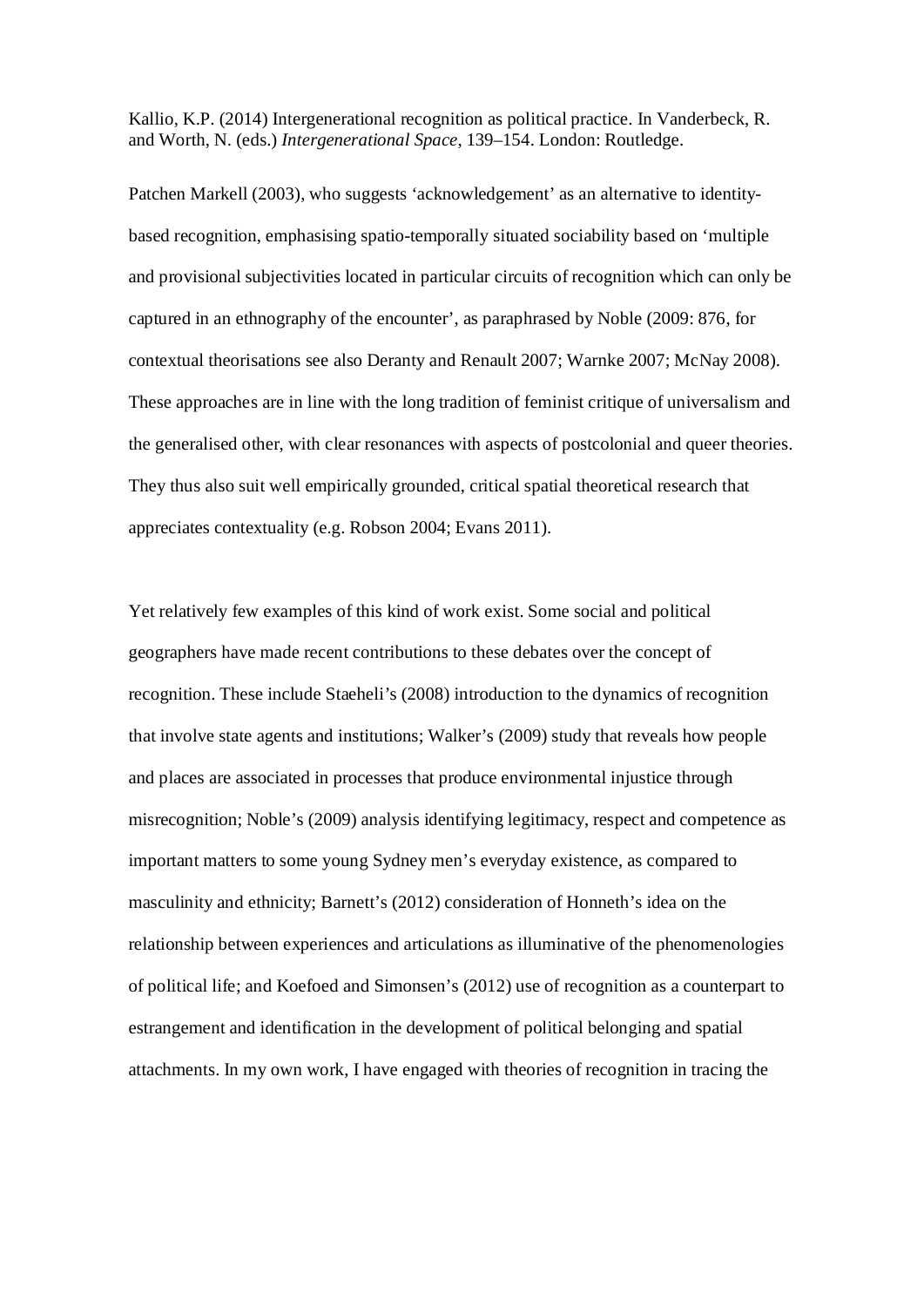idea of political subjectivity with a restored reading of Mead's though, together with Jouni Häkli (Häkli and Kallio 2014).

While recognition theory is not widely deployed in spatial-theoretical research, notions of intergenerationality have been largely absent from theoretical debates over recognition. Whereas various intergenerational forms of intersubjective recognition have gained attention in empirical analyses (e.g. Houston and Dolan 2008; Reiter 2010; Thomas 2012), and the present discussions on intergenerationality implicitly involve ideas parallel to recognition (e.g. Tarrant 2010; Hopkins *et al.* 2011; Binnie and Klesse 2013), the concept of intergenerational recognition has not been developed in a theoretical sense. One important exception is by Somogy Varga (2011) who sets it forth in the study of biotechnological interventions related to prenatal birth control. He suggests intergenerational recognition as instructive in thinking about the ethics and morality of such medical technologies and the related institutional practices. As Honneth's student, Varga has identified the analytic power of intergenerational recognition. He sees the individual actors as partisans in a political game that spreads far past their everyday activities, and notices the process as influential beyond the place and time where the very acts take place.

In a similar spirit, I approach intergenerational recognition as a social dynamic at play in the mundane politics where people from different generational positions meet. Joining the contextual recognition scholars, I deem it a *dynamic social practice* which people enter from different spatio-temporal positions and a *constitutive force* that is particularly influential in the generation of youthful political subjects. In this interpretation, I disengage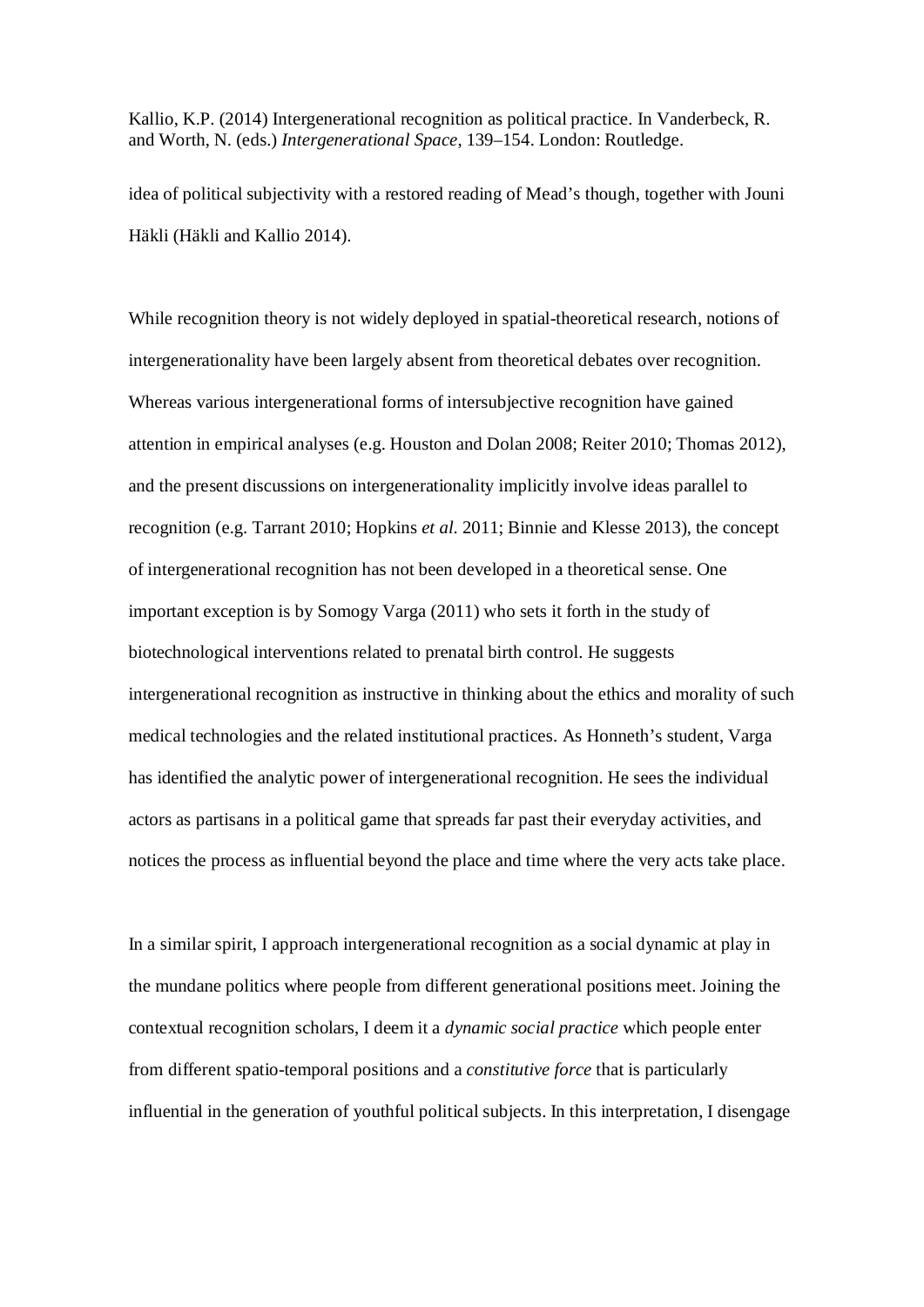from the normative stance emphasised by many recognition theorists. I agree that recognition can be *used* as a technique that helps make life more ethical in certain circumstances, but I think that it also *unfolds* in everyday life in ways that are not easily estimable on the ethical continuum. This approach stems from my theoretical orientation, stressing political multiplicity and subjective experience.

In this chapter, I examine the practice and effects of intergenerational recognition in some everyday environments where Finnish children and young people lead their lives. I place the analysis in the experiential – or phenomenal – world of politics (cf. Barnett 2012; Simonsen 2013), which I enter through the biographical place-based narratives constituted in an ethnographic study. Even if tempting I will not consider intergenerational recognition in the formal politics of states and institutions (cf. Staeheli 2008). This is a practical framing, and not analytical, as I disengage from the perception where 'politics' and 'Politics' divide into distinct spheres of life (Kallio 2009, 2012; Häkli and Kallio 2014). The next section provides a short overview on the political theoretical orientation that guides my thought, hopefully informative enough to those not familiar with 'the political' in phenomenological terms. This understanding is imperative to the following empirical analysis of intergenerational recognition.

## **THE WORLD OF PLURALITY AND ITS POLITICAL SUBJECTS**

Recent engagements with the work of Hannah Arendt (1958, 2005) have stressed the phenomenological orientation of her political theory (e.g. Barnett 2012; Dikeç 2013; Häkli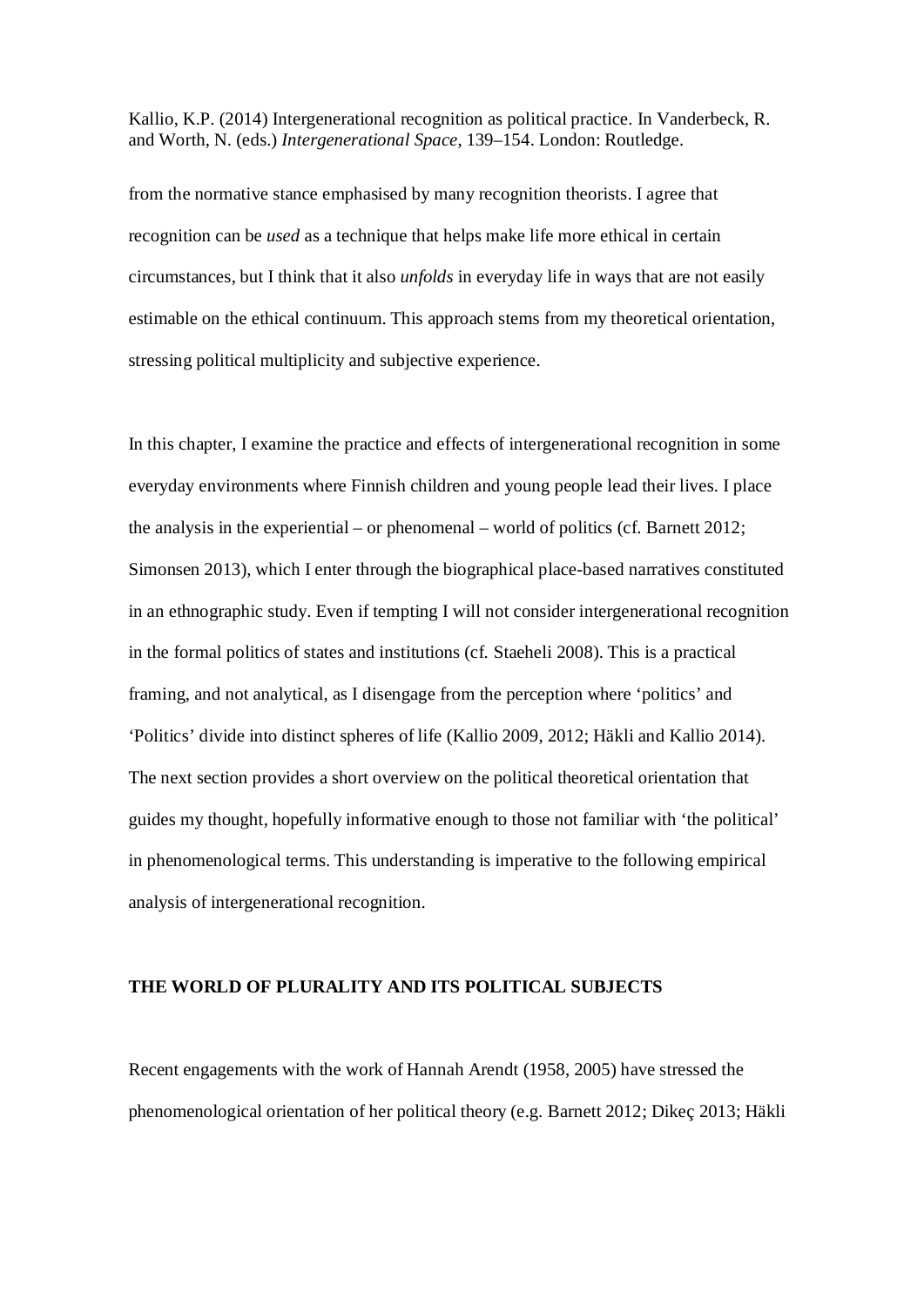and Kallio 2014). These analysts emphasise that Arendt's project was not about building ontological grounds for political thought but rather developing durable ideas concerning human political life. As an active debater on pressing societal issues, she surely did place her ideas in particular empirical settings, thus giving them seemingly context-specific forms (e.g. Arendt 1959, cf. Nakata 2008). Yet, as a political philosopher whose work built on the long tradition of democratic theory, with specific affection for Socrateian thought (Arendt 2005: 5–39), the purpose of her topical arguments was hardly to fix theorisation to certain times or spatial organisation of the polity. Therefore, Arendt's work contains opportune potential for theoretical rethinking and contextualisation (Kallio 2009). What follows is a brief introduction to my reading of her political theory, informed by the current debates on relational space, politics and subjectivity (e.g. Cavarero 2002; Elden 2005; Marshall 2010; Vacchelli, 2011; Barnett 2012; Secor 2012; Dikeç 2013).

In the Arendtian political world, every human being owns the capacity for political agency through action led by thought, from the moment of birth till the final demise. In this conceptual pair 'thought' stands for thoughtful human existence in general, including implicit understanding and internalised awareness, as well as explicit conceptions and articulate knowledge. 'Action', instead, refers to making appearances in a polity in which the given performance is significant. Here polity should not be understood in any particular scalar dimension. It is the name of the people who find themselves as members of a shared world of plurality, namely the polis, which is a spatially finite yet not necessarily territorially bound political realm. In addition to national citizens belonging to the same nation state, the polity may therefore consist of, for instance, a transnational network of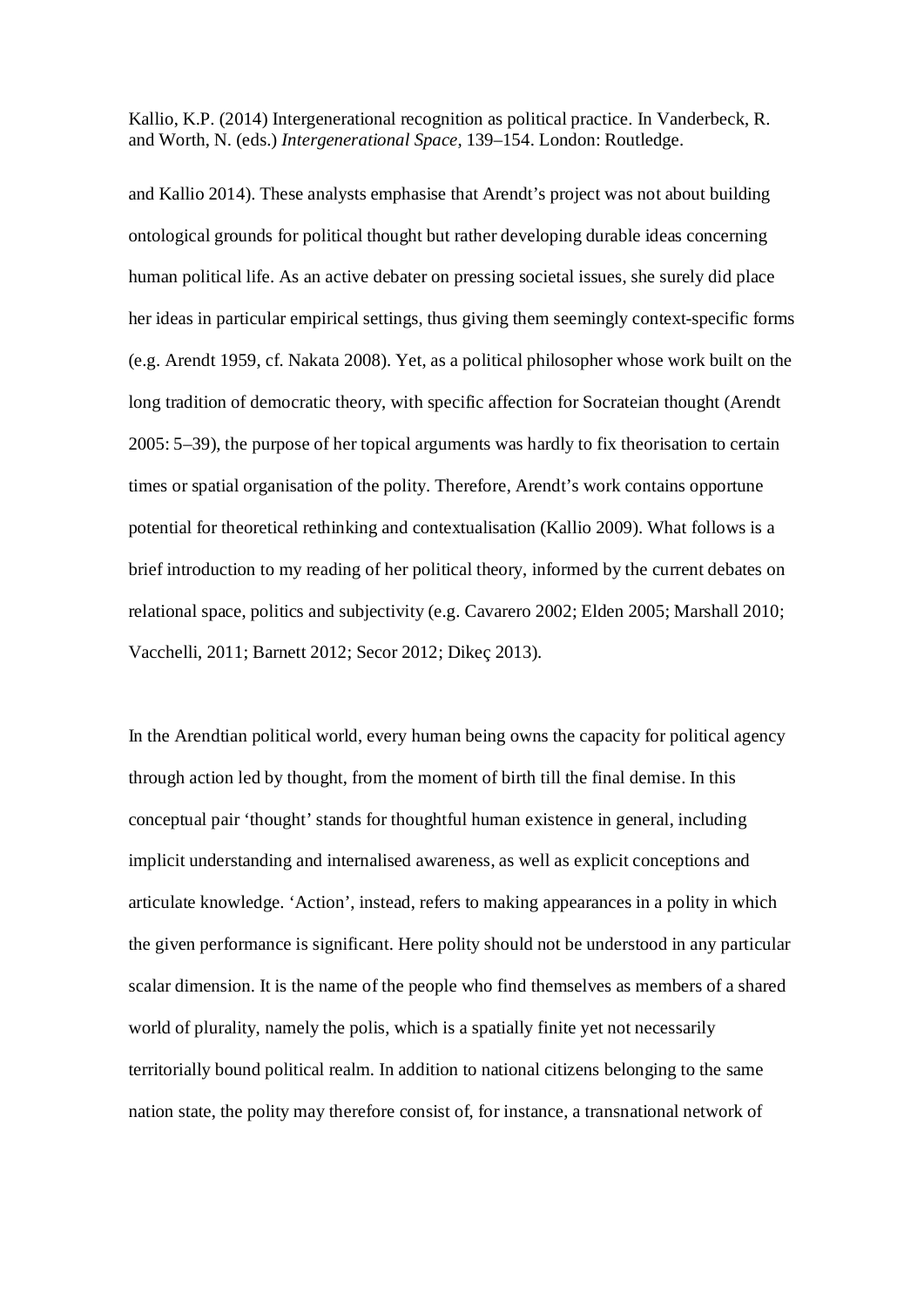people worried about the climate change, forming an 'issue public' (Kim 2012), or a fluid committed gaming community that comes together and recognises each other in various internet based role-playing platforms and game spaces (Ondrejka 2007). Instead of particular scalar or formal organisation, definitive to the polity and the polis is hence 'living together'.

The specific term that Arendt uses for political agency is 'public speech'. Also this concept consists of two relative parts. 'Public' marks the space of appearance that actualises as people meet and 'speak', and 'speech' refers to thoughtful action that may take any form and be presented by anyone as long as it is noticeable within the polity. The capacity and power of public speech, as compared to thinking devoid of action and action disengaged from thought, lies in the production of beginnings that keep the polity alive (Arendt 1958: 9). Should they cease to appear, the polis will become stagnant and the relations between people fixed, which denotes the end of freedom. This leads to an impoverished political life since to Arendt (2005: 108) 'the meaning of politics is freedom'.

Arendt states that 'Politics is based on the fact of human plurality, [and it] deals with the coexistence and association of *different* men […] with a view to their *relative* equality and in contradistinction to their *relative* differences' (2005: 93, 96, emphases in original). 'Relative equality' refers to the idea of unique subjectivity as a basis of political autonomy (*who* we are); 'relative difference', instead, points to mutually identified categories through which dissimilarity may be articulately identified (*what* we are) (Arendt 1958: 181). 'Plurality is the condition of human action because we are all the same, that is, human, in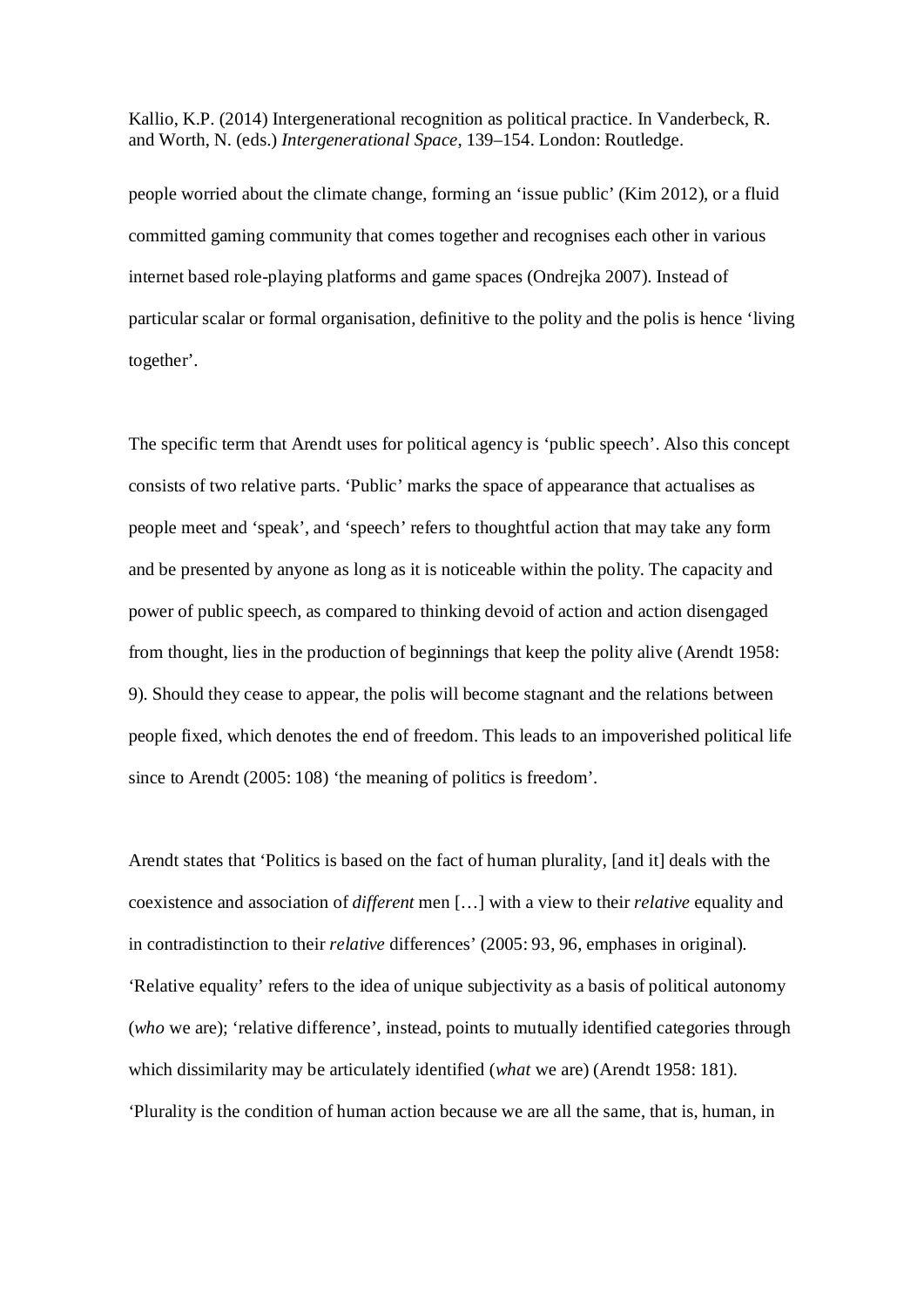such a way that nobody is ever the same as anyone else who lived, lives, or will live', Arendt (1958: 8) explains, thus conjoining subjectivity and plurality as the basis of living together.

These are the central concepts in Arendt's theory: thought and action, public speech, appearance and beginning, polity and polis, relative equality and difference, subject as who and what, plurality and living together, association and coexistence. To summarise, the polis is 1) a spatially finite yet scalarly open-ended experienced world; 2) formed by a polity consisting of people who are distinct both subjectively and categorically; 3) characterised by human plurality, which those longing to be a part of it must appreciate; 4) based on the principle of freedom that stands for fluid relations of equality and difference, prone to transformation and reorganisation; and 5) maintained and developed through thoughtful action that is capable of creating beginnings. This phenomenological political frame informs the following analysis where intergenerational recognition is identified as political practice.

# **INTERGENERATIONAL RECOGNITION IN THE WORLD OF RELATIVE EQUALITY AND DIFFERENCE**

In what follows, I provide two excerpts from the analysis where I have examined the practices and effects of intergenerational recognition in familial, institutional and public everyday settings<sup>1</sup>. It draws upon my ongoing research where administrative conceptions of youthful agency (formal politics of states and institutions) are contrasted and paralleled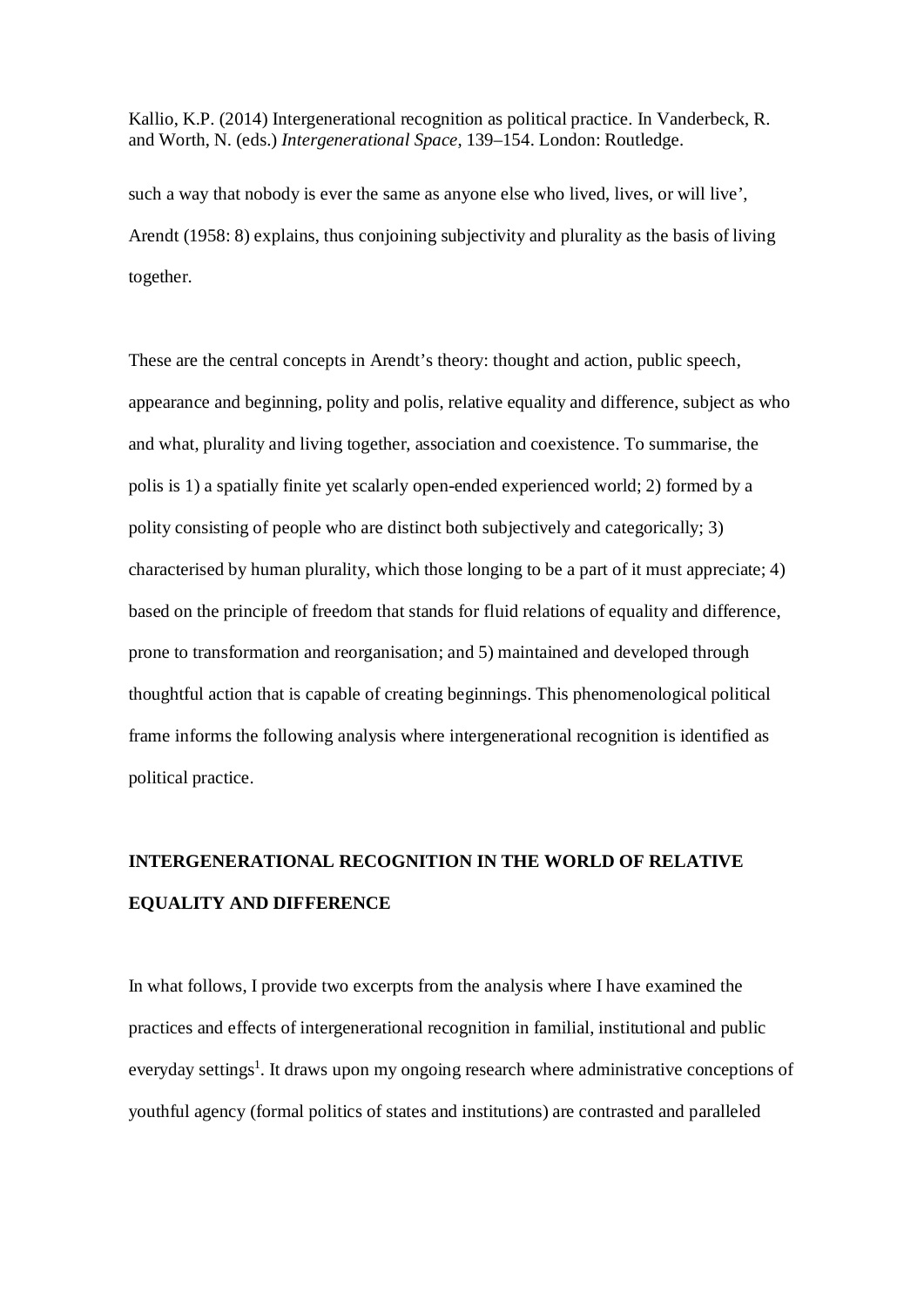with children and young people's experiences and practices (mundane politics of everyday life) (see Kallio, Häkli & Bäcklund forthcoming). The ethnographic field work was carried out in 2012 in Tampere and Helsinki, Finland, following principles of critical documentary ethnography (Ortner 2002). We worked with four classes of fifth graders  $(n=74)$  and three classes of ninth graders ( $n=55$ ) across three different schools.<sup>2</sup>

Our data - collected in the form of maps, interviews, written stories, and drawings – provide thick descriptions of experienced and practiced political realities of differently located and situated children and young people. I term these biographical place-based narratives. I have analysed them in an Arendtian spirit as portrayals of the 'life in polis', as conceived, experienced and practiced by our youthful participants. I present the results in the particular empirical settings of the study because, in line with Evans (2011: 344) and other critical ethnographers who have worked with families, I believe that both familial and extrafamilial intergenerationality are extremely context specific (some details that will help non-Finnish readers to understand the context are provided in the endnotes). Rather than make general arguments, my aim is to demonstrate how the dynamics of intergenerational recognition may be observed in the ebb and flow of everyday life, reflecting on what these dynamics can tell us about the mundane politics at play.

#### **Reciprocal recognition in familial relations**

Age is a contextual concept. It has not only been categorised differently over time and space, but the meanings of age differences fluctuate also within the societies. As differently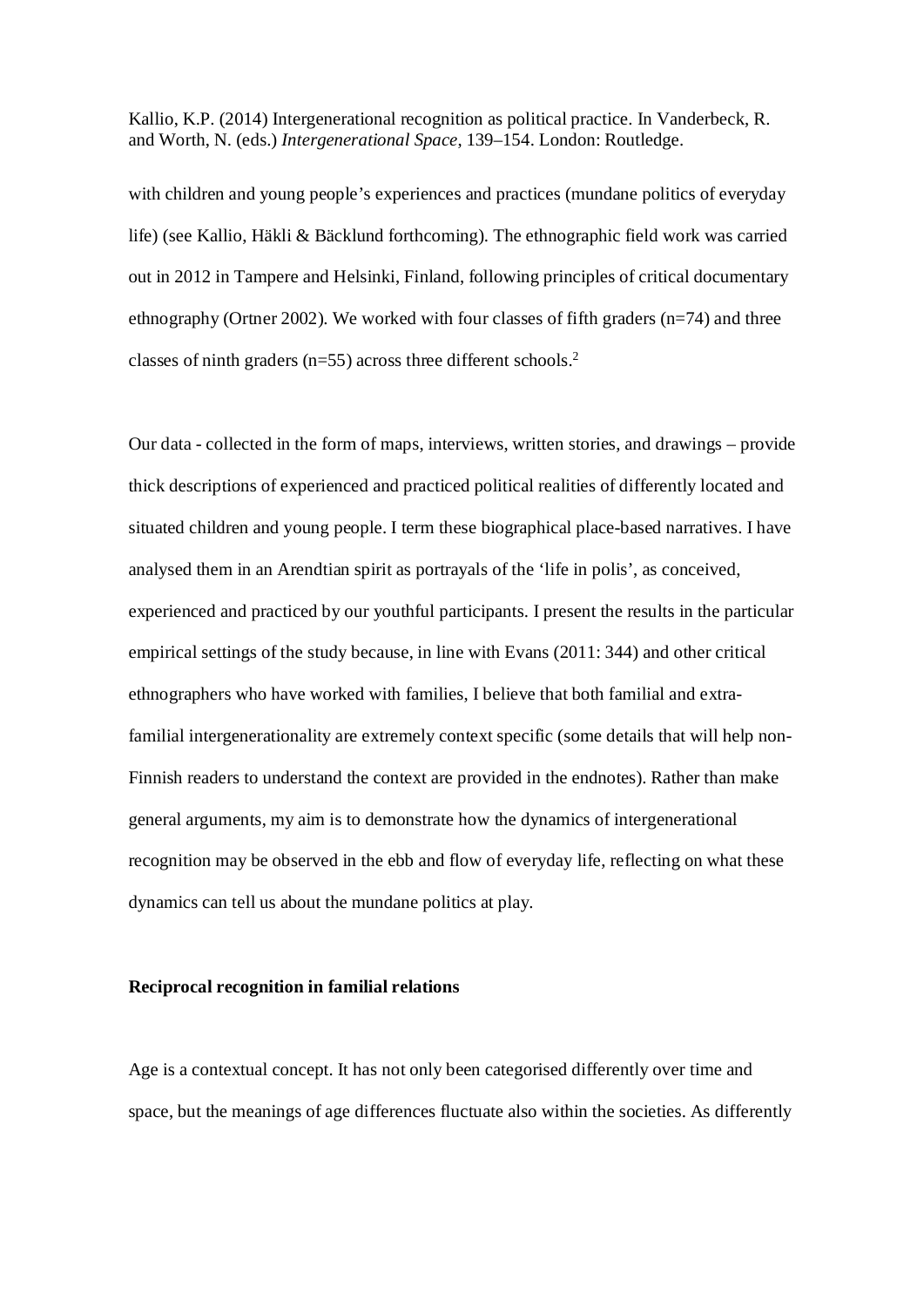aged people encounter one another, their generational relations arrange distinctly, depending on the site. For instance, encounters between six and sixty-year-old persons might be understood through child-adult relations in institutional settings (e.g. a doctor's office), grand-generational positions in familial environments (e.g. religious services), and non-adult status in public commercial space (e.g. a ticket office). Respectively, as a practice of living together, intergenerational recognition takes multiple forms and modes, with variable levels of awareness, intensity, intentionality, moral judgement, normativity and reciprocity.

Moreover, even in familial contexts intergenerationality is not restricted to child–adult relations. This became evident as our research participants located their 'ordinary complexity of kinship' (Mason and Tipper 2008: 443), involving relations and encounters between parents, older and younger siblings, cousins, grandparents, aunts and uncles, neighbours and friend families, pets, and ex-spouses, step-children and other somethinglike-relatives. Whereas some only mentioned their family houses and cottages as a selfevident element of spatial belonging,<sup>3</sup> others used plenty of time and effort to express their specific familial relationships. There were labels like 'the best cousins', 'the dearest cottage', 'Sammy-granpa's ex-ladyfriends place', to pinpoint locations of particularly affective attachments. Interestingly, such could exist also devoid of any visible permanence. For instance a ski resort that the family had visited a couple of times with a 'friend family' during the winter holiday<sup>4</sup> was afforded a specific label, thus transforming any cottage where this important familial life takes place into 'the cottage'.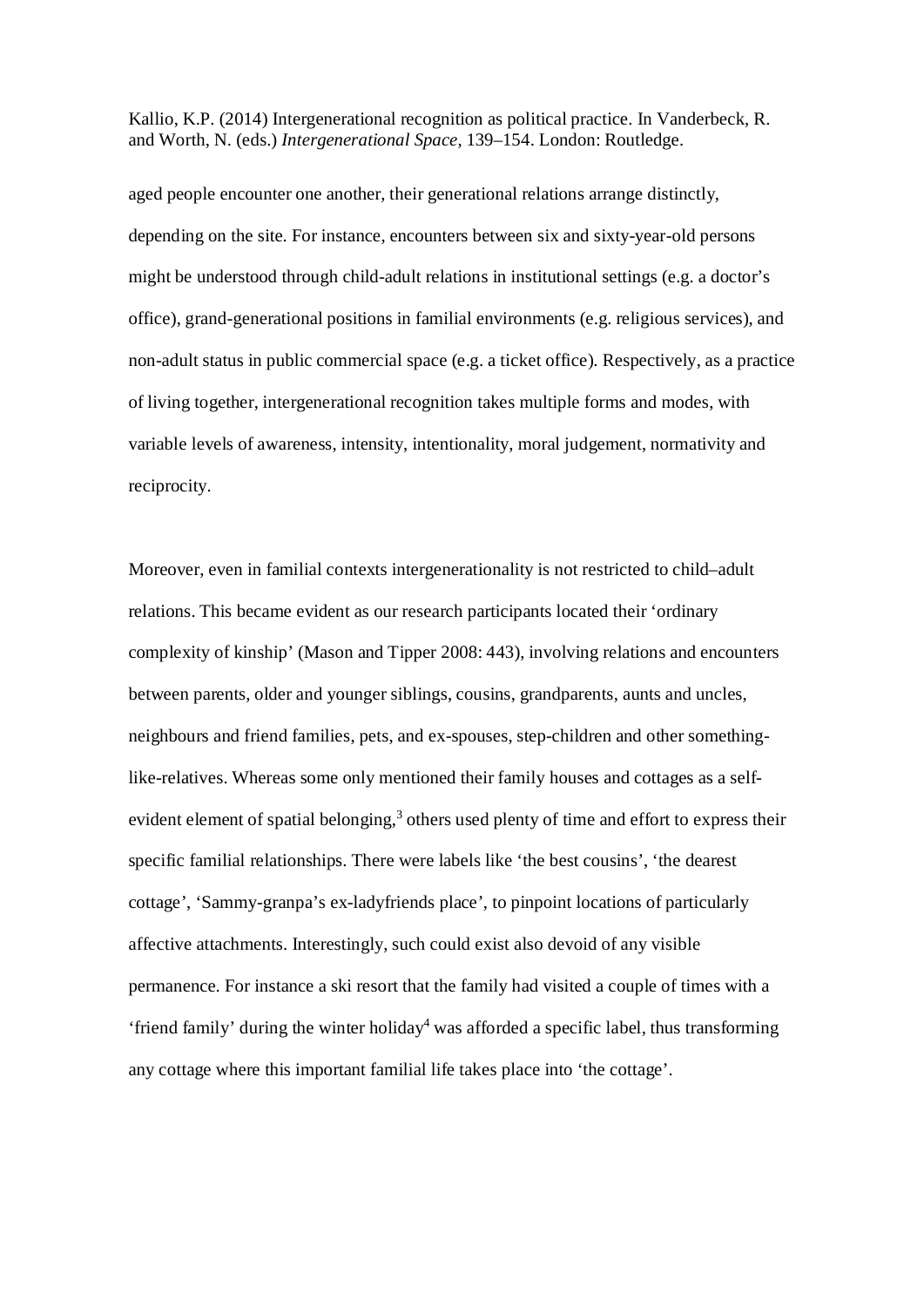Two affective ways of relating with differently aged people in familial life became strikingly visible: care and fun. Both belong to the sphere of socially based and organised everyday practice, underpinned by formal and informal institutions (Sevenhuijsen 1998: 21). Sometimes these two elements of intergenerationality interweave, like when taking care of younger family members by playing with them. Yet at other times caring is not fun and fun is not caring. A common case of 'unfun caring' relates to grandparents who need not be entertaining or even nice to be considered worthy of a visit or kind words. The following episode, presented by a fifth grader, makes a case in point.

Interviewee: 'Cat-granny' [a nickname reflecting her ownership of a cat] has been a bit foolish and mum and dad can't bear visiting her anymore, and then she thought that they have abandoned her. Sometimes when me and my little sister go there she goes like 'now you are also abandoning me and your parents are running the show…' And then she trashes everyone for leaving her alone… Interviewer: When you have been there, and there are these things, do you tell about them to your dad or…?

Interviewee: Sure, and to mum as well, and they say that 'now it's enough, she's getting so mad that soon we will not let you there'.

Interviewer: Do you still want to go there?

Interviewee: Yes I do sometimes [she continues by recounting an episode about how troubling these visits can be]

Interviewer: Who decides that you go there, overall?

Interviewee: We can decide for ourselves whether we go or not.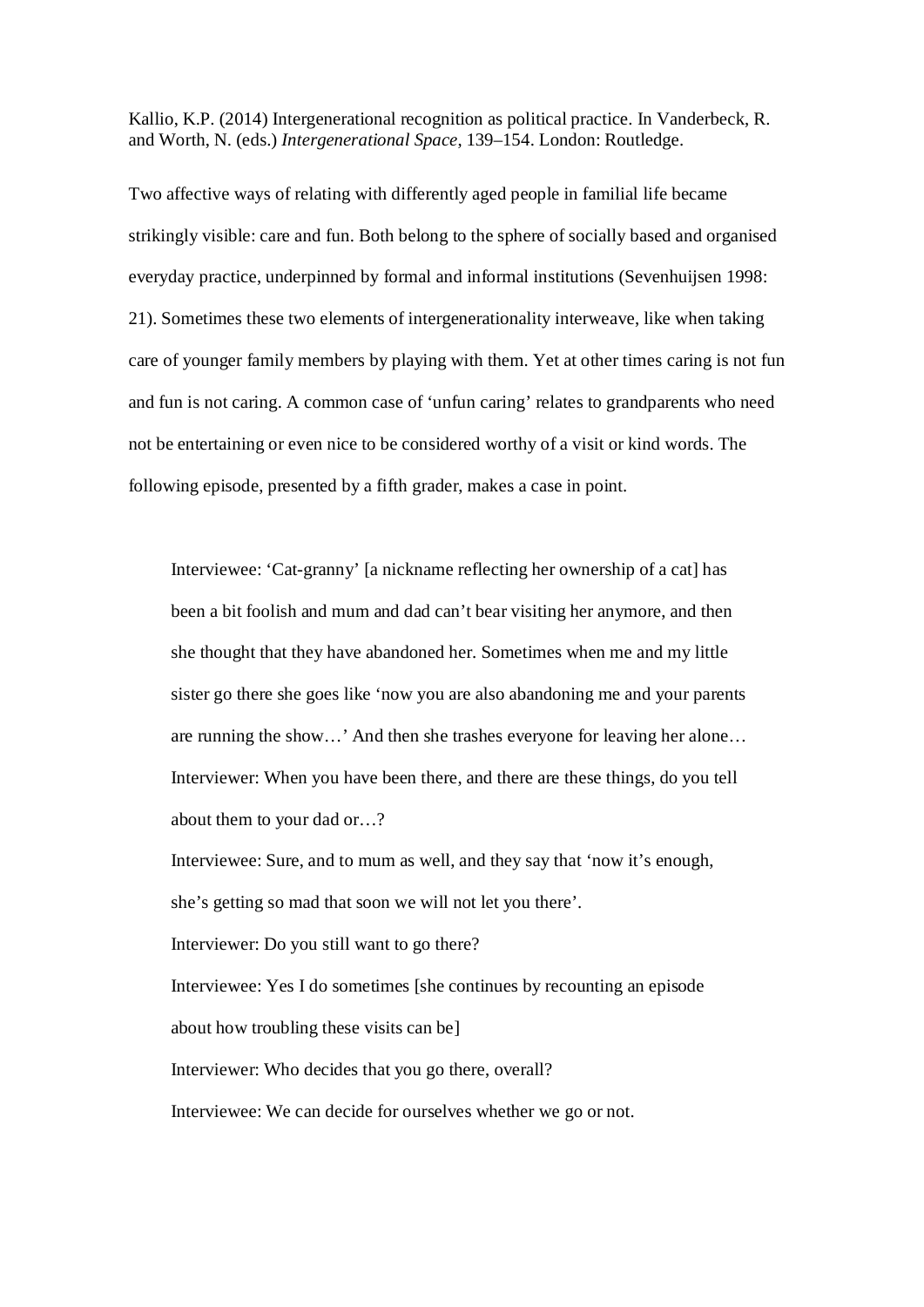This caring relation comes close to 'hidden care work' that has been identified as one form of intergenerationality where children's active agency plays a politically significant part (e.g. Robson 2004; Evans 2011). Yet ostensibly, visiting her grandmother is totally voluntary to this participant, to the extent that her parents are close to preventing it. She has the right to decide whether she goes to see her or not and, while visiting, may (and does) leave any moment she likes. The episode therefore hardly portrays a child obliged to caring work in her family but, rather, an attentive associate who wishes to acknowledge her grandmother's unconditional value as a family member, which is not dependent upon her characteristics or behaviour. Similar relations were brought up by many of our participants, involving differing levels of joy *about* their grandparents but great amounts of care *for*  them. This subjectively grounded and socio-culturally embedded, responsible and altruistic practice is one form of youthful political agency. By caring for their grandparents, children and young people work to maintain, continue and repair their worlds (Tronto 1993: 61; Bartos 2013).

Taking quite a different shape, intergenerational recognition is practiced and political agency developed also by means of 'non-caring fun'. As one example, baking was mentioned by many of our participant as something they enjoyed doing with differently aged relatives and friends in familial settings. Baking was found rewarding for instance in terms of sociability, creativity, helping, learning, developing an appreciation for food and skill-performance. Other such seemingly ordinary activities that were brought up as 'special' in certain occasions include shopping, swimming, chatting, walking the dog,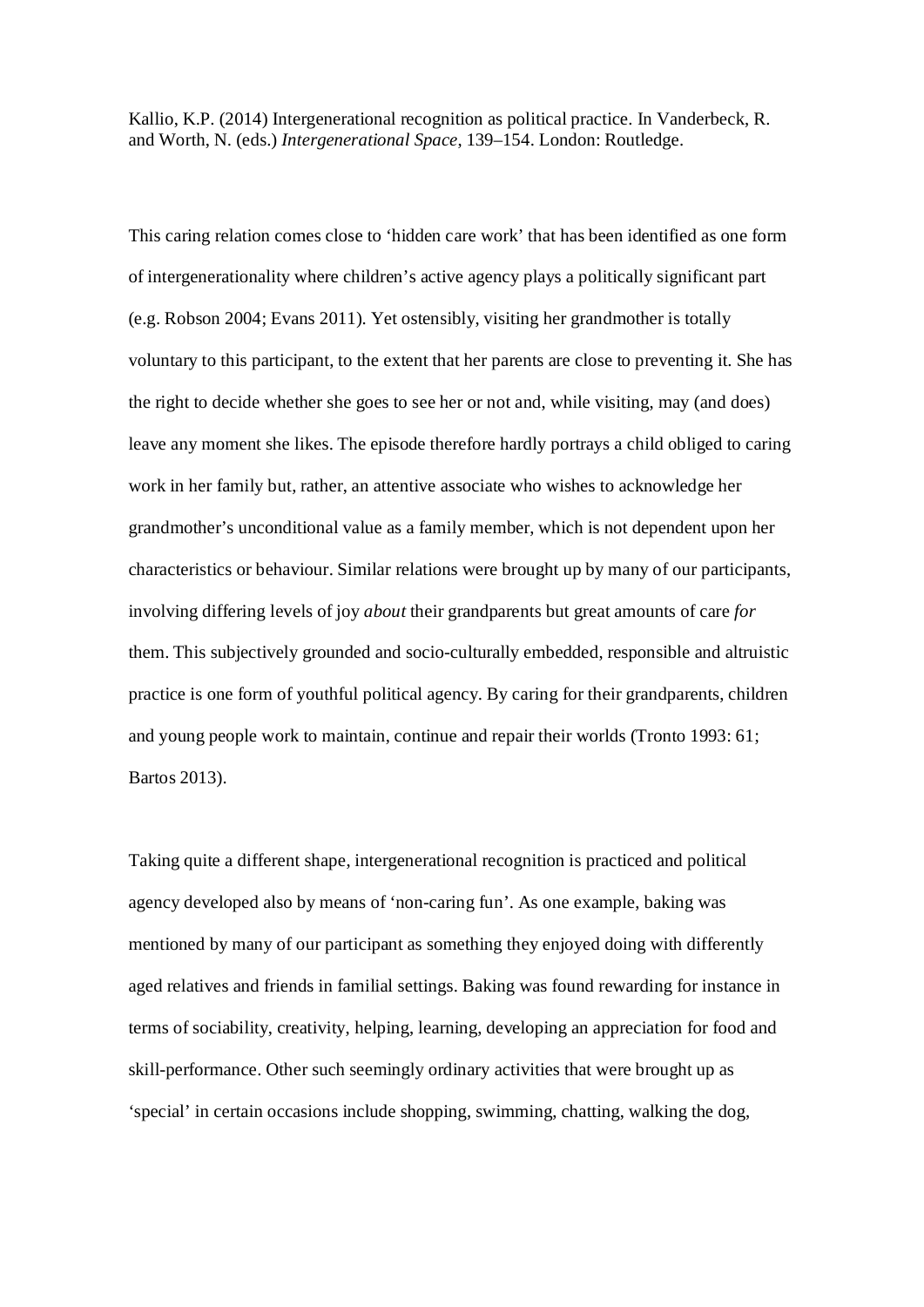watching television, jogging and playing games. Without exception, these activities were related to clearly identifiable individuals. When talking about these relationships our participants could not often reason why a particular cousin, aunt, parent, friend family, or other important person or group of people, was so special. Instead, they simply stated that 'she is so fun to be with', 'I can be totally myself with her', 'I really like the way she is', and so on (see Bartos 2013 on friendship and environment; Marshall 2013 on beauty). In an Arendtian frame these expressions can be understood as proof of 'inarticulate humanity' subjective uniqueness:

The manifestation of who the speaker and doer unexchangeably is, though it is plainly visible, retains a curious intangibility that confounds all efforts toward unequivocal verbal expression. The moment we want to say *who* somebody is, our very vocabulary leads us astray into saying *what* he is; we get entangled in a description of qualities he necessarily shares with others like him; we begin to describe a type or a 'character' in the old meaning of the word, with the result that his specific uniqueness escapes us. (Arendt 1958: 181)

By emphasising uniqueness rather than certain generally identifiable characteristics, our participants came to state appreciation of *who* and not *what* these people are, finding them*selves* similarly recognised. Gender and age, for instance, ceased to hold the same structuring power that they have in less intimate relationships. These processes of recognition thus differ notably from the caring ones where familial status is defining.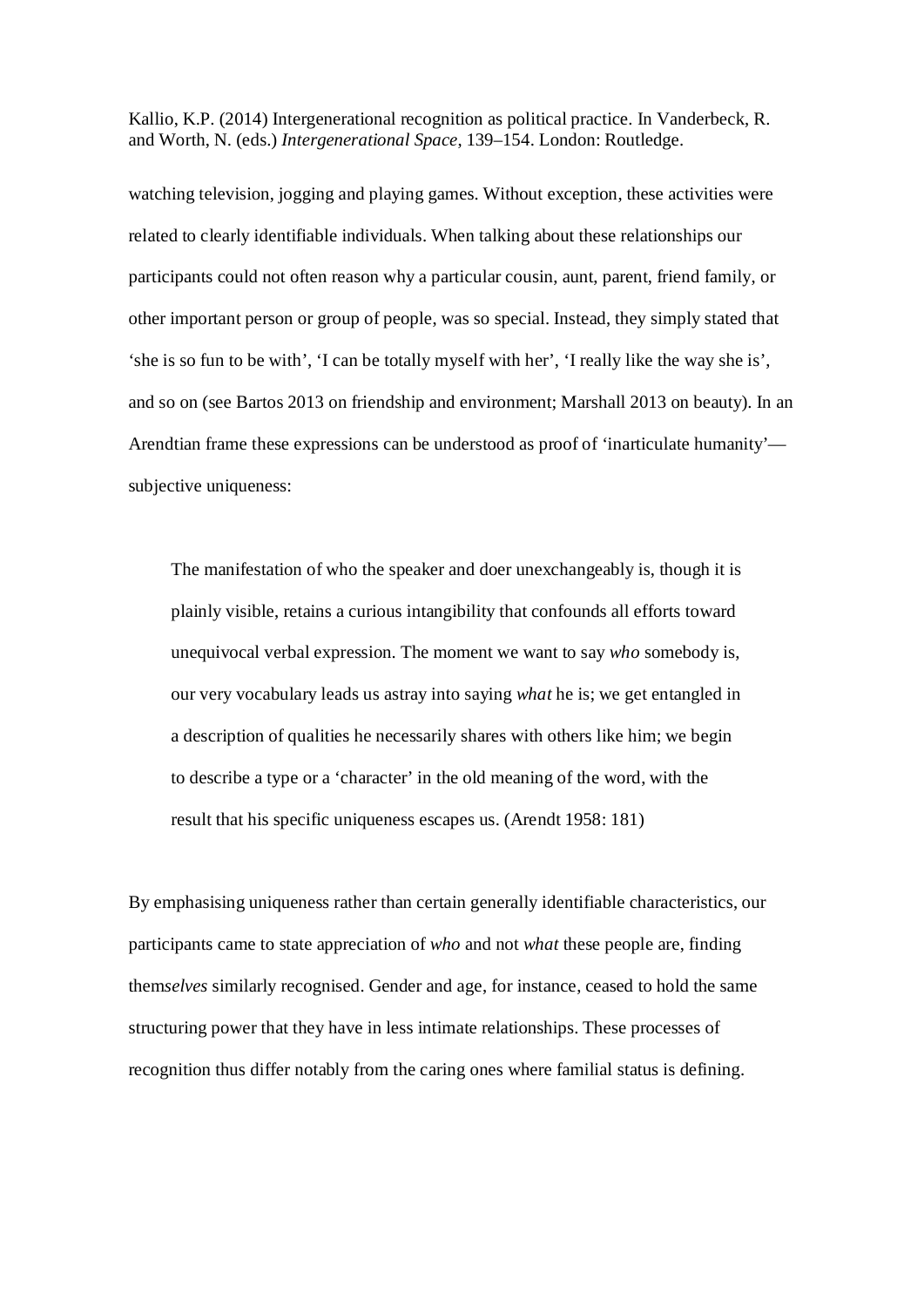Relationships characterised by mutual enjoyment are prone to produce positive correct recognition because, to continue, they must be rewarding to the people involved . 'Having fun' does not just happen but needs to be *desired*, *accomplished* and *witnessed* by active agency each time. Simultaneously, these relationships are markedly sensitive to misrecognition, due to the high level of attentiveness, which became evident in narratives describing close relationships that had waned or come to an end. Also in these cases our participants found it hard to put the finger on 'what happened' – they just 'didn't get around to going there anymore', 'couldn't find the time to meet', 'didn't remember to call', or the like. Something that once was 'unique' had become 'common', rendering the *best* cousins *merely* cousins, among other relatives.

Therefore, contrary to what one might think, when enjoying themselves and having fun with each other people are engaged in the processes of contextual recognition in the most serious and demanding sense. It is these relationships, involving profound emotions of all kinds, that make the power of (mis)recognition most apparent. Whereas caring is about maintaining, continuing and repairing the world where one is embedded, mutual enjoyment entails creativity, sensitivity and courage by which to acknowledge the inarticulate uniqueness beyond the over-articulate identities.

#### **Identifying plurality in the school polity**

My second excerpt comes from children and young people's formal institutional lives. After the home, the most extensive framework for their daily living is the school. In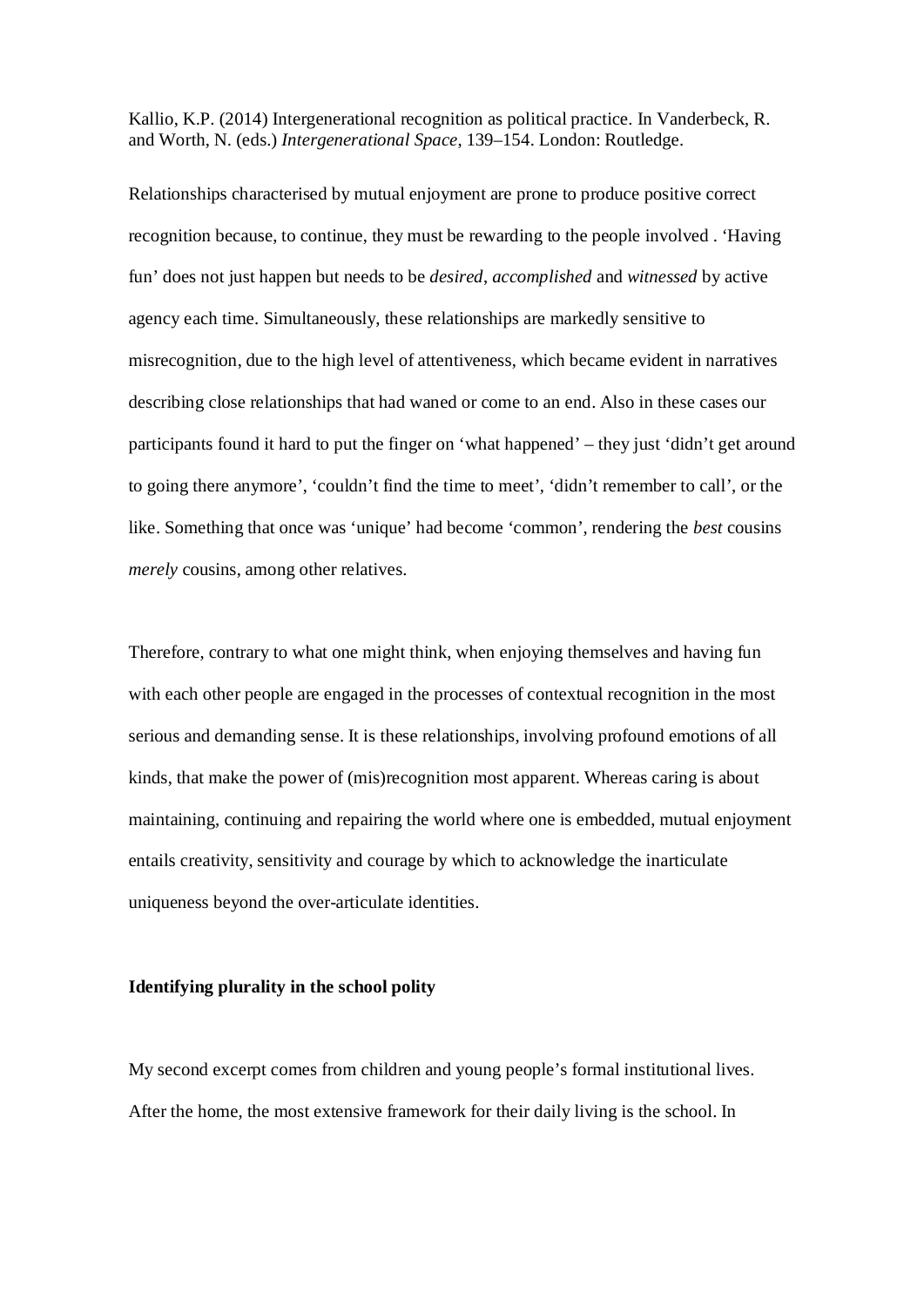Finland compulsory education incorporates basically all people between six to sixteen years of age, including non-citizens, asylum-seekers, and other non-permanent residents. In addition to the compulsory period, most kids participate in public kindergarten programmes from an early age and continue their studies in upper secondary and vocational schools for three to four years. Even if seemingly voluntary, the choice of further schooling is practically limited to the choice of the school and not participation per se, as the second degree certificate is assumed by all educational institutes and is necessary for most occupations. Rather than nine years, the common scope of basic schooling thus comes closer to 13–19 years.

Taking that in all levels of education (including the nursery), teachers are trained in national university programmes, and the units follow a national pedagogical and curricular frame in the organisation of their activities, the Finnish school system provides a somewhat consistent state-based growth environment for the first twenty years of life. As a national institution of socialisation it has two major objectives. First, the *educative* intention strives for the advancement of thought and skill in substantial matters, aiming at high-level knowhow that affords good starting points for further education and on-the-job learning.<sup>5</sup> Second, following a *pedagogical* rationale, the school aims at creating proper citizens with a shared moral mindset and respect for basic values – internalisation of 'the Finnish way'. The associations between pupils and teachers<sup>6</sup> build respectively two-dimensionally, as student–educator and citizen–pedagogue relationships (cf. Pykett 2009a). Recognition by which the differently positioned actors identify and acknowledge each other forms an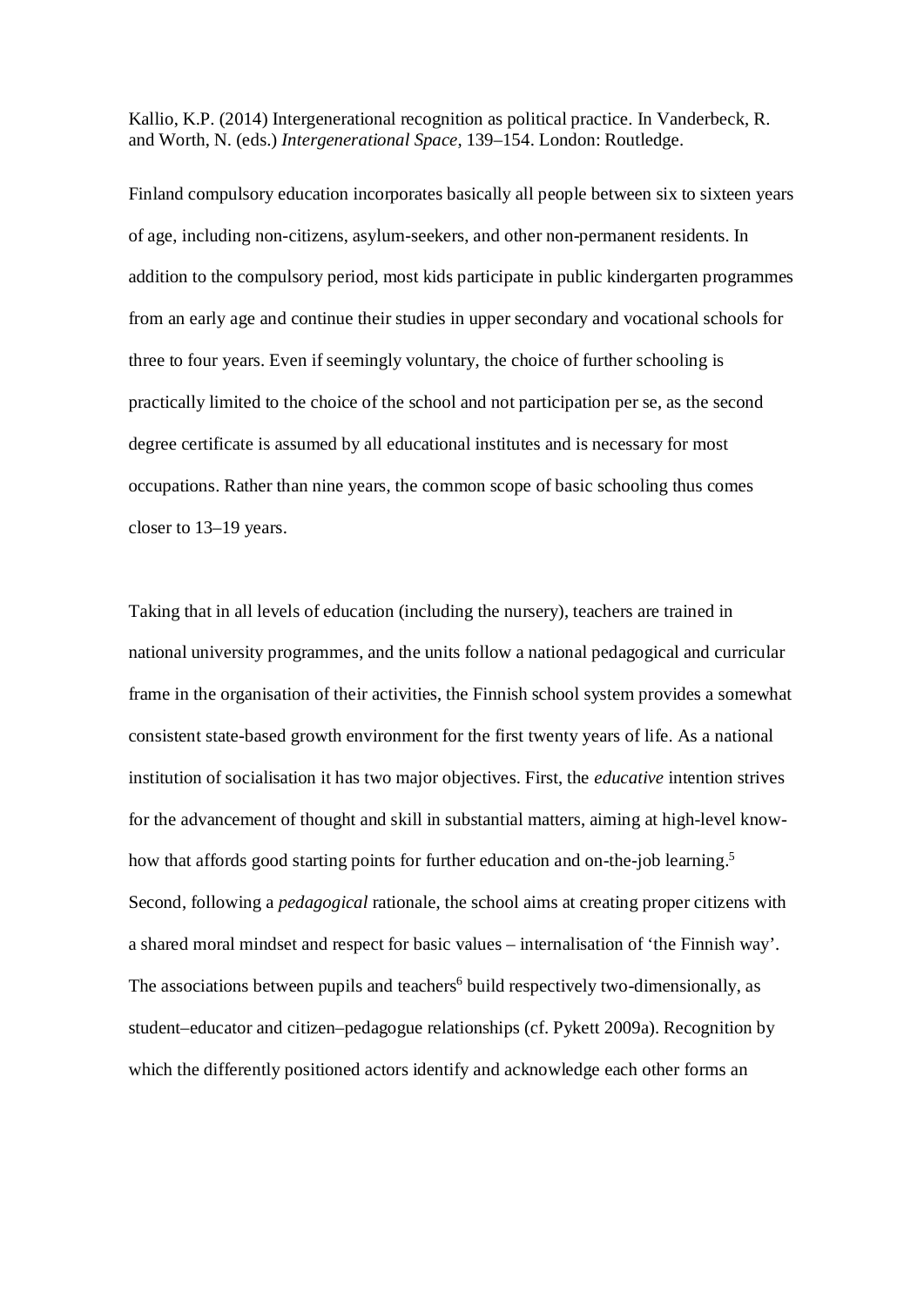important element in the constitution and negotiation of these roles, through which individuals enter and enact the school polity.

The student–educator and citizen–pedagogue relationships are hard to distinguish in practice as the persons performing the roles are the same. Yet it is possible to separate them analytically from experience-based biographical narratives that echo the effects of (mis)recognition. I found the attitudes towards school presented by our participants' instructive on this account. They could be divided into four categories. The first group feels positively about the school: they like to study and learn, describe their teachers as good people and skilled educators, and enjoy the overall spirit of the school. The second group nearly non-existent in our study—detests the school *tout court*, providing a contrary assessment to the previous. Also the third group basically 'hates the school' but when enquired what they hate about it, it is only the *schoolwork* they dislike. The fourth group, instead, respects the school as a workplace but identifies defects in school *life*. It is the last two categories that are particularly illuminating for my purposes.

When school is disliked with respect to schoolwork, students and educators do not meet satisfyingly. The process of mutual recognition does not work at the educative level, for one reason or another, which arouses feelings of frustration, failure and lack of interest on the students' side, often leading to long term lack of educational motivation, evasion of schoolwork and shirking classes<sup>7</sup>. When specifically asked during interviews, our participants would typically label one or two subjects as 'ok', but otherwise schoolwork was described as 'just too tiring' or 'boring'. Yet when asked about school life in general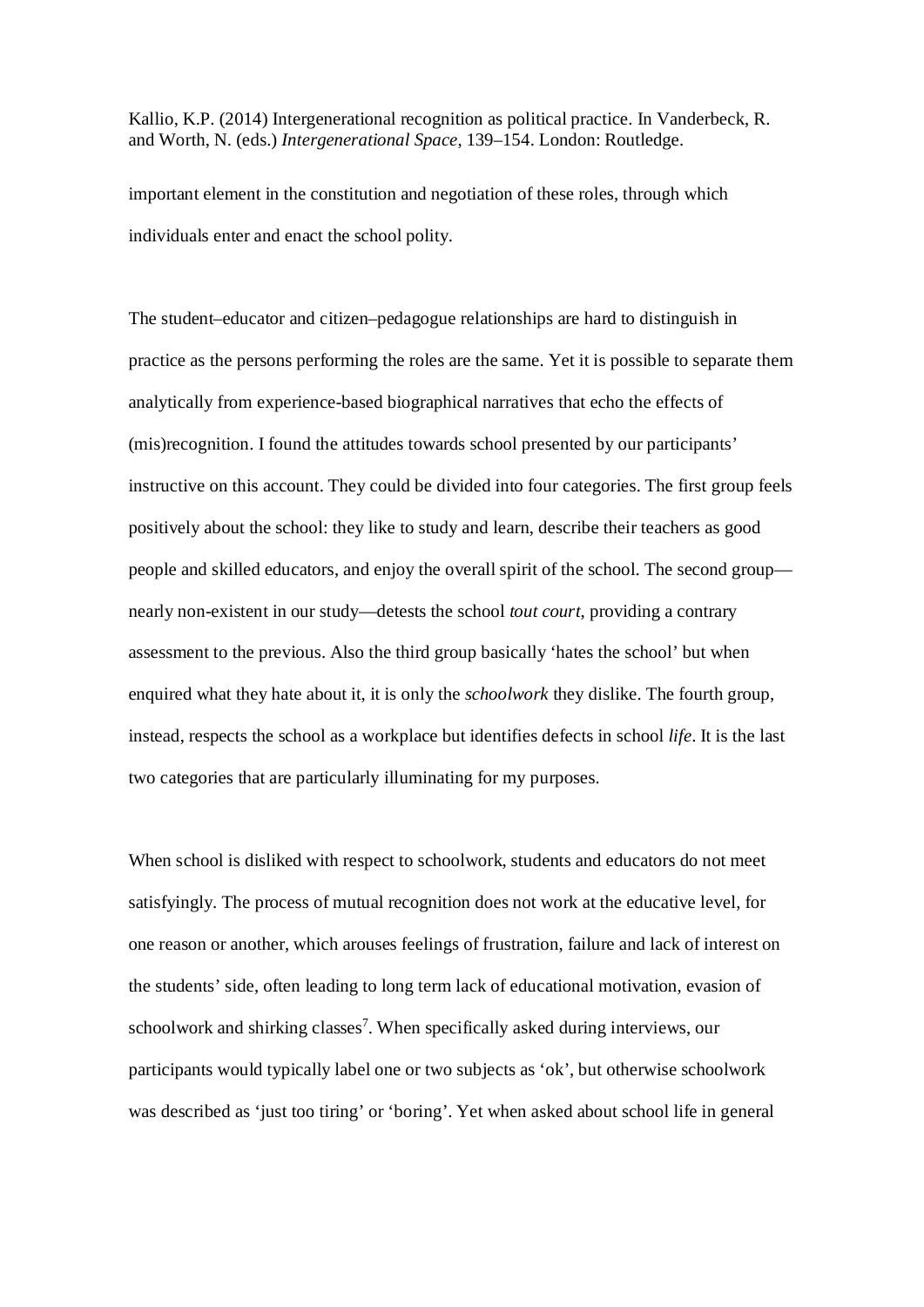they had few complaints. They liked being at school together with their friends, even so much that they would sometimes stay at the yard after school, playing soccer or catch or just hanging around. The teachers were also portrayed as 'mostly ok', 'nice' and 'good people'. What these findings together imply is that this group of pupils is content with their position as *community members* in the school polity, and do not find themselves misrecognised in terms of morality, values or norms. Instead, they are uncomfortable about their position as *students* who are expected to fulfil certain curricular requirements that do not seem inviting or rewarding to them.

In contrast, the group of pupils who acknowledge the importance of studying but downgrade the school for other reasons are more conflicted about the realities of their 'lived citizenship' (Kallio *et al.* forthcoming, see also Lister 2007; Staeheli 2011). The negative attitude usually pertains to the staff 'who don't understand us', either as individuals or as a group, if not to bullying that also involves both the pupils and the teachers as members of the school community. One typical issue of misunderstanding concerned the 'spirit' of the school class, as portrayed by one of the ninth graders.

Interviewee: In my opinion, in our class we have trust, and a good community spirit [...] you can laugh about people and they don't take it like personally, but then you realise if something, *some thing* is like a sore spot with someone, then you stop talking about it.

Interviewer: Okay. Like there's at play a kind of a mutual...?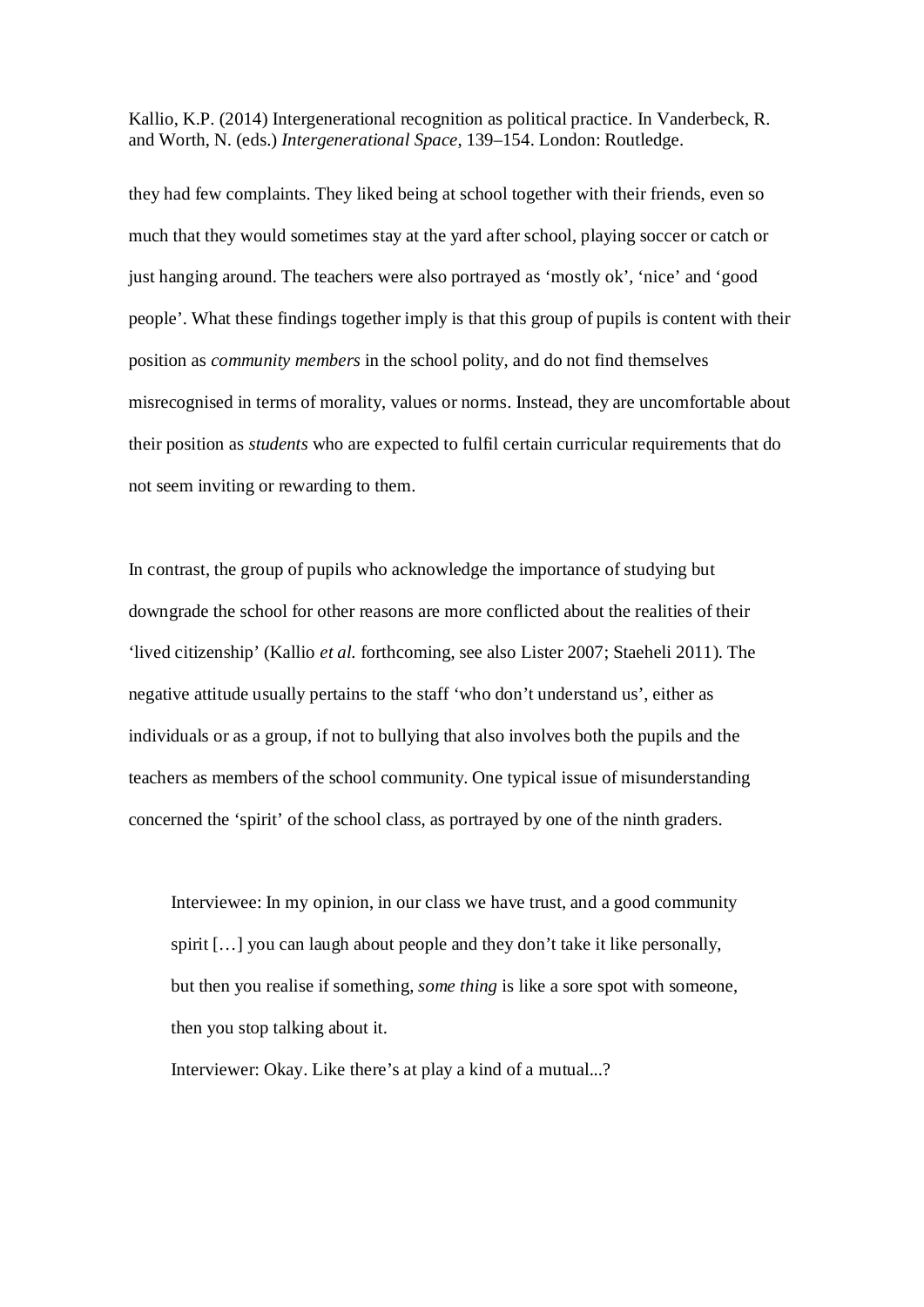Interviewee: Yeah, right – and then all the teachers go like 'you can't laugh at each other and talk however you like, someone may have their feelings hurt'. But we do realise if someone gets hurt and then… Interviewer: Have you talked about it in the class, with your classmates, that this is like 'our way'? Interviewee: We have, we have, but the teachers then again don't understand it. Interviewer: You mean they have not internalised your way of being? Interviewee: Yeah. Interviewer: Could you say that your class, as a whole, takes care of each

other?

Interviewee: Yes. We are like such a, as there's only sixteen of us, we are like really close and such that… like pretty surely we'll have low feelings now that high school finishes, we need to leave and our class breaks up completely.

When talking about their teachers, this interviewee does not discuss them as educators, but as people of the school. In these cases, the (dis-)connection hence lies between the differently positioned members of the school community, the *youthful citizens* and their *pedagogical authorities*. Along with a number of other respondents who identified problems with the social life of the school, this respondent cites encounters where teachers overlook or contradict their conceptions about the state of affairs in school, and judge their agency on the 'wrong grounds'. Such misrecognition is conducive of school life where peer cultural features become emphasised at the cost of the school community as a whole, with negative implications for schoolwork as well.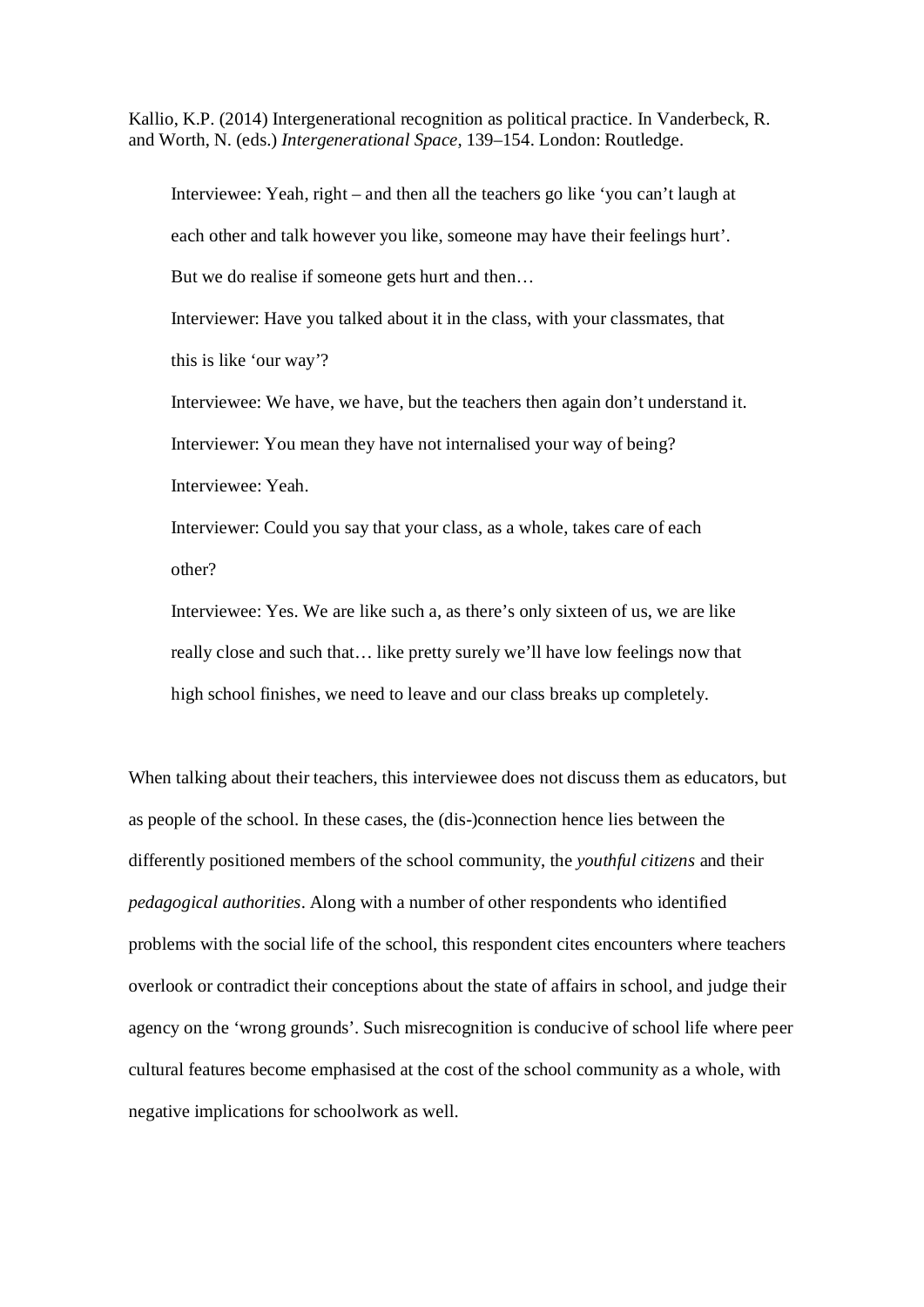Together these findings confirm the well-known fact that, regardless of their acknowledged academic drive that has led to success in international comparisons (see IEA 2012, PISA 2012), negative attitudes towards school are common among youthful Finns. Yet my analysis suggests that the dislikes students articulate bear many connotations. When analysed in a phenomenological political frame, the message that these voices deliver does not appear merely negative. In fact, I interpret them as indications of a relatively lively mundane political life, allowing pupils active roles in the school polity. This interpretation fits with the recent development of the Finnish school where authoritarian forms of government have been substituted by deliberative ideals, leaving space also to agonistic forms of participation (Simola 2002). I will explain this interpretation using another brief example.

In cases where the school is a place where young people are happy as citizens but not as students, the pupils refuse to fill the role of 'entrepreneurial self': in other words, the student who drives for the best possible educational results in competition with one's mates, constantly pushing their own limits ever higher (Peters 2001; Bragg  $2007$ )<sup>8</sup>. Rather, they navigate through their studies in ways that are merely 'satisfactory', investing in other things at school - for instance the peer life that involves different kinds of activities where skill, wit and sociability are needed. By thus rejecting the subject position proposed by the school institution and adopting one enabled by the school community, they complicate the *educators'* task to recognise them by the general label through which difference is articulately identified in school, as *students*.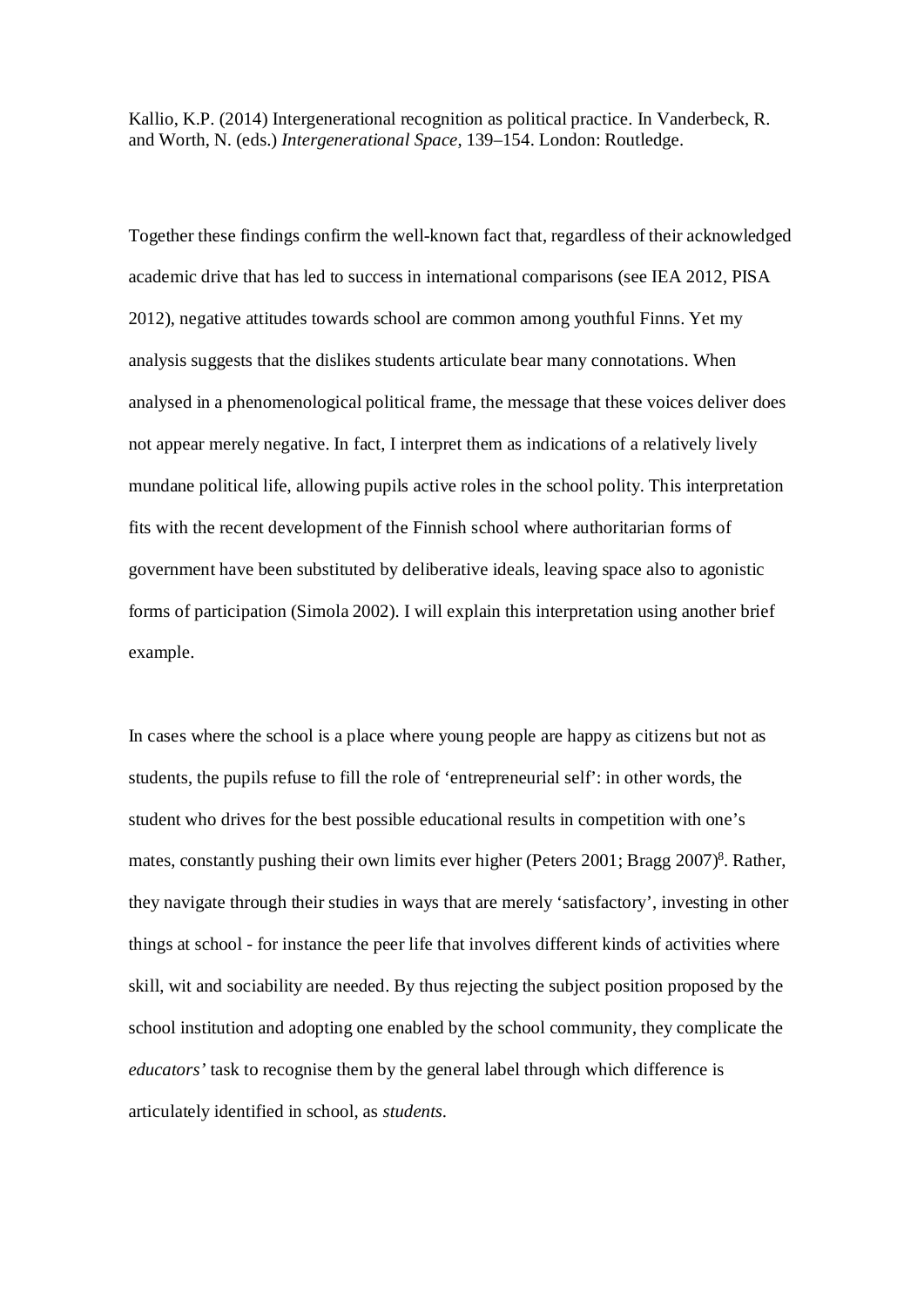This agency is subjectively grounded, set against the institutional order on a fundamental level, and has both micro- and macro-scale effects. The pupils following this path will not internalise the current neoliberal regime similarly to those who seek to please the institutional order by fulfilling the proposed 'studentship' to the full, which has obvious corollaries to their political development. Moreover, this proportion of students also proposes a fair challenge to the Finnish Government's (2011) ambitious educative intention 'to make Finland the most competent nation in the world by 2020 [to] be ranked among the leading group of OECD countries in key comparisons of competencies of young people and adults, in lack of early school-leaving, and in the proportion of young people and other people of working age with a higher education degree.' In Rancière's terms, they are in active *dis-agreement* with this policy line, thus acting politically also in the present (Kallio 2012; Dikeç 2013).

In the latter case, the pupils find their own and their teachers' understandings of school life contradictory, which contests the citizen–pedagogue associations. In the current child and youth policy spirit, such expressions are typically interpreted as indicative of the lacking prospects for 'voice', calling for participatory interventions and structures.<sup>9</sup> Yet if understood as public speech in the school polity, the opposite seems the case. The struggle over the right to define 'good communal spirit' and the subsequent way of school life is an example *par excellence* of democratic practice where everyone may enter the space of appearance from their own stance. To be successful, these appearances need not lead to mutual consensus because, as agonistic and deliberative political theories have long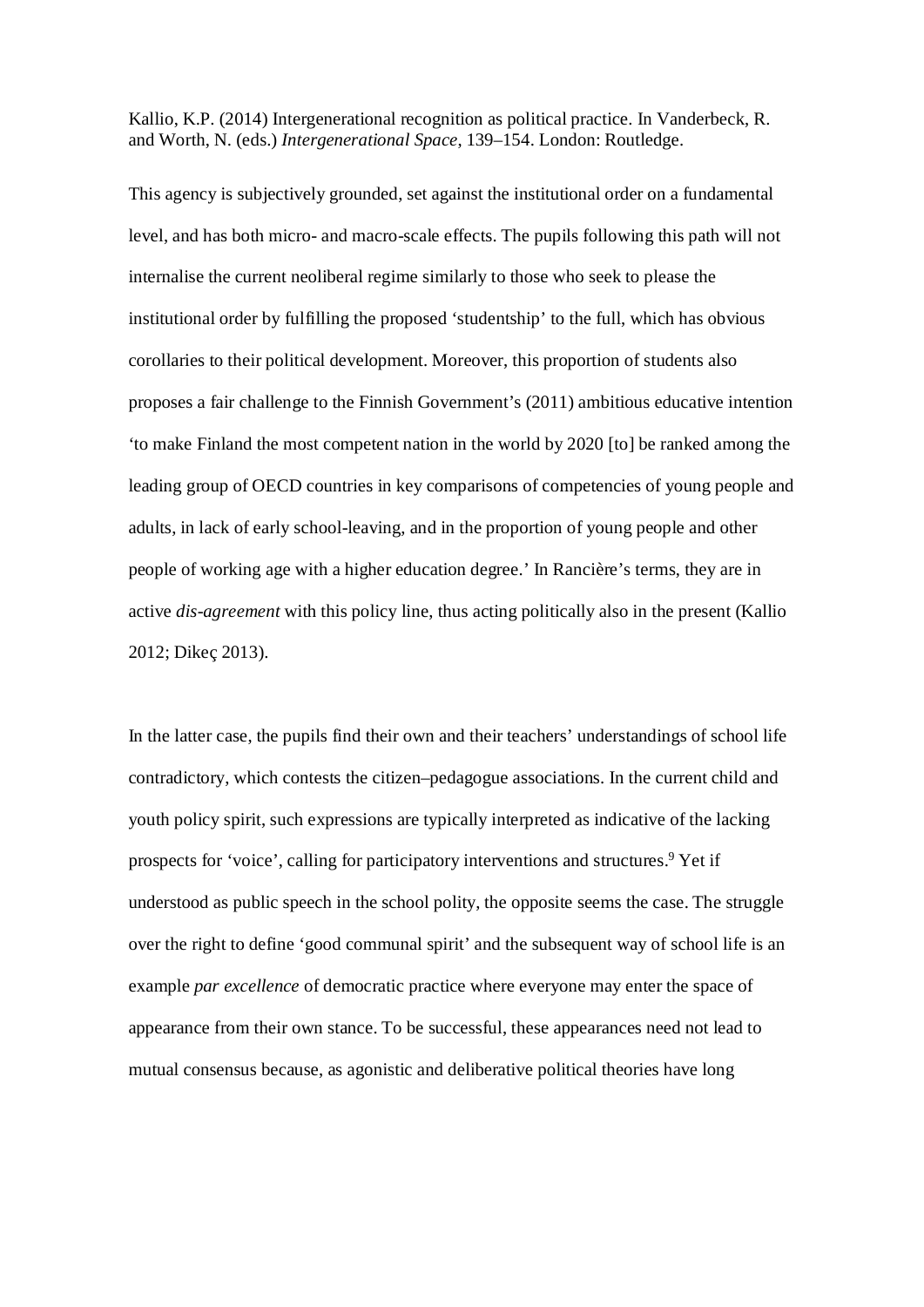professed, disagreement and dissent are important elements in a functioning democracy (e.g. Bäcklund and Mäntysalo 2010).

Thus understood, the lack of enjoyment expressed by the latter group can be read as indication of a vivid school polity where they have found their place as active partisans. This interpretation gets support from the school's overall progressive attitude.<sup>10</sup> Young people's agency is enabled and constricted by the plurality of the school community where equality and difference are relative, in the Arendtian sense, between pupils and teachers, but also amongst differently positioned pupils (cf. Pykett 2009b). This last notion points to another empirical finding that I did not raise above. In contrast to those views discussed, other pupils from this class expressed discomfort towards the prevailing peer cultural order, which they found cliquey and fraught. From their perspective, the introduced struggle gets yet another tone.

To summarise, with this analysis I have sought to point out that there are various processes of recognition simultaneously at play, which reveals the plurality of mundane political life. In school, differently aged actors do not practice their agency merely as teachers and pupils with singular existences, but as students and educators *associated through schoolwork*, and as citizens and pedagogues *related in school life*. On the basis of their particular relations (which are socially constituted also through peer, collegial and parental recognition), all members have the potential to both individual and collective agency, through which to partake in the school polity. This web of intersecting, cross-cutting and diverging relations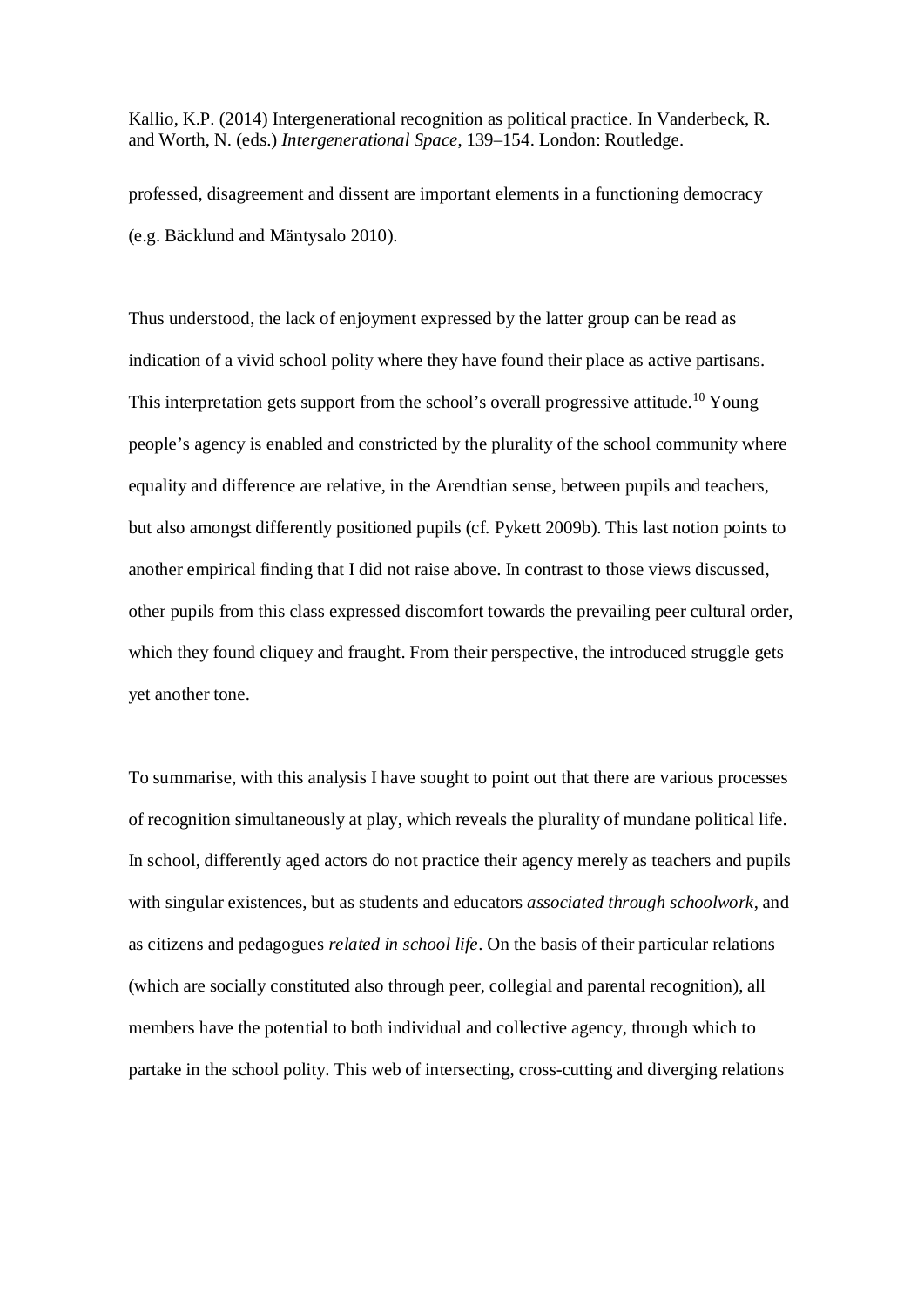provides each actor a particular stance for creating beginnings that are influential in the 'life of the polis', as well as constitutive to their own and other people's political development.

#### **LIVING TOGETHER BY INTERGENERATIONAL RECOGNITION**

This chapter has introduced intergenerational recognition as a dynamic practice and force that holds a central place in mundane political life. Approaching politics phenomenologically from youthful agents' perspectives, I have shown that children and young people are both objects and subjects of recognition, with potential to action led by thought and public speech yet always constricted by their particular stances in their everyday environs. By acknowledging, moulding and challenging the relations of equality and difference, the processes of intergenerational recognition establish and refigure political communities on a fundamental level. Moreover, these relationships and practices are specifically influential to youthful political development, as childhood and youth are formative moments for political agency (Kallio and Häkli 2011).

Empirically, I have introduced familial agencies related to 'care' and 'fun', and pupil– teacher relationships taking place in school, thus portraying different sides of mundane political life. Whereas the school is discussed as a field of intergenerational struggles and strains between its differently positioned members, the family appears as a network of attentive relationships. This portrayal does not suggest that these spheres of youthful living differ along those lines - relations of care and fun are formed in school as well, and family life is often fraught with power games as their members are contextually situated and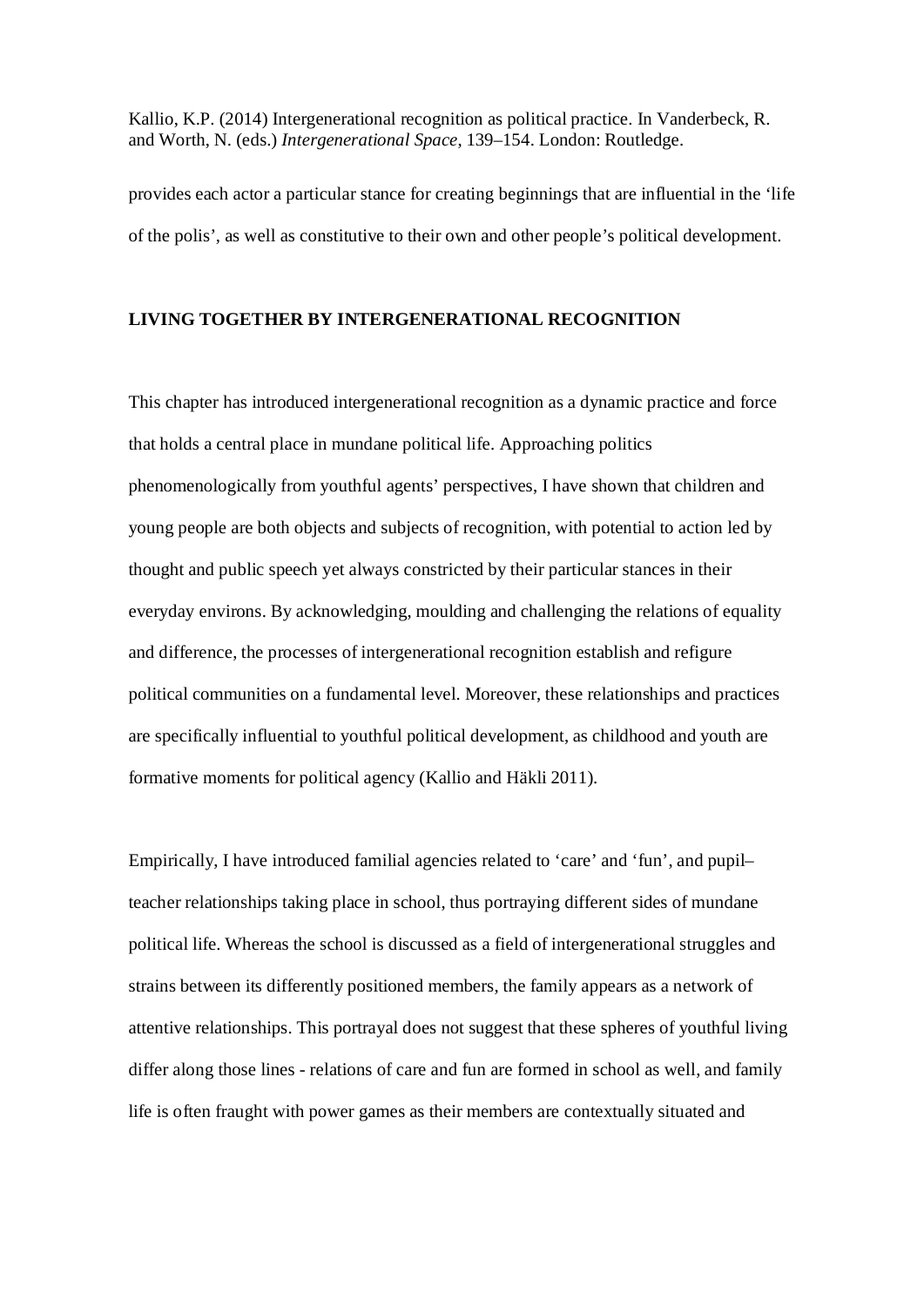constricted. Rather, I have sought to display that intergenerational recognition works in multiple directions and is enacted in numerous ways by both younger and older people. When approached from varying positions, the effects of these processes are hard to assess normatively, as they have different meanings to different people. Therefore, contextual indepth empirical analysis is imperative for evading categorical explanations concerning intergenerationality, making sense of the meanings of these relations to those involved, and their effects in the given political reality.

I wish to conclude by an allegory where the occasions of intergenerational recognition are framed as *agreements*. In making these agreements the contracting parties consent to certain *parameters*, from the stances where they are positioned. These again place them in *relation* to each other. These relations may be oppressive, enabling or anything in between because - in the phenomenal political world - no relationship is neutral or essentially good or bad. This fundamental openness creates the prospect for *beginning* something new, for maintaining important matters, repairing ruptured relations, promoting institutional change, acknowledging personal features or just trying out a new approach in getting along. As such, intergenerational recognition appears as a *political practice* of living together in the world of plurality where fixed relations denote the end of freedom, and the space of appearance is available for anyone capable of public speech.

#### **NOTES**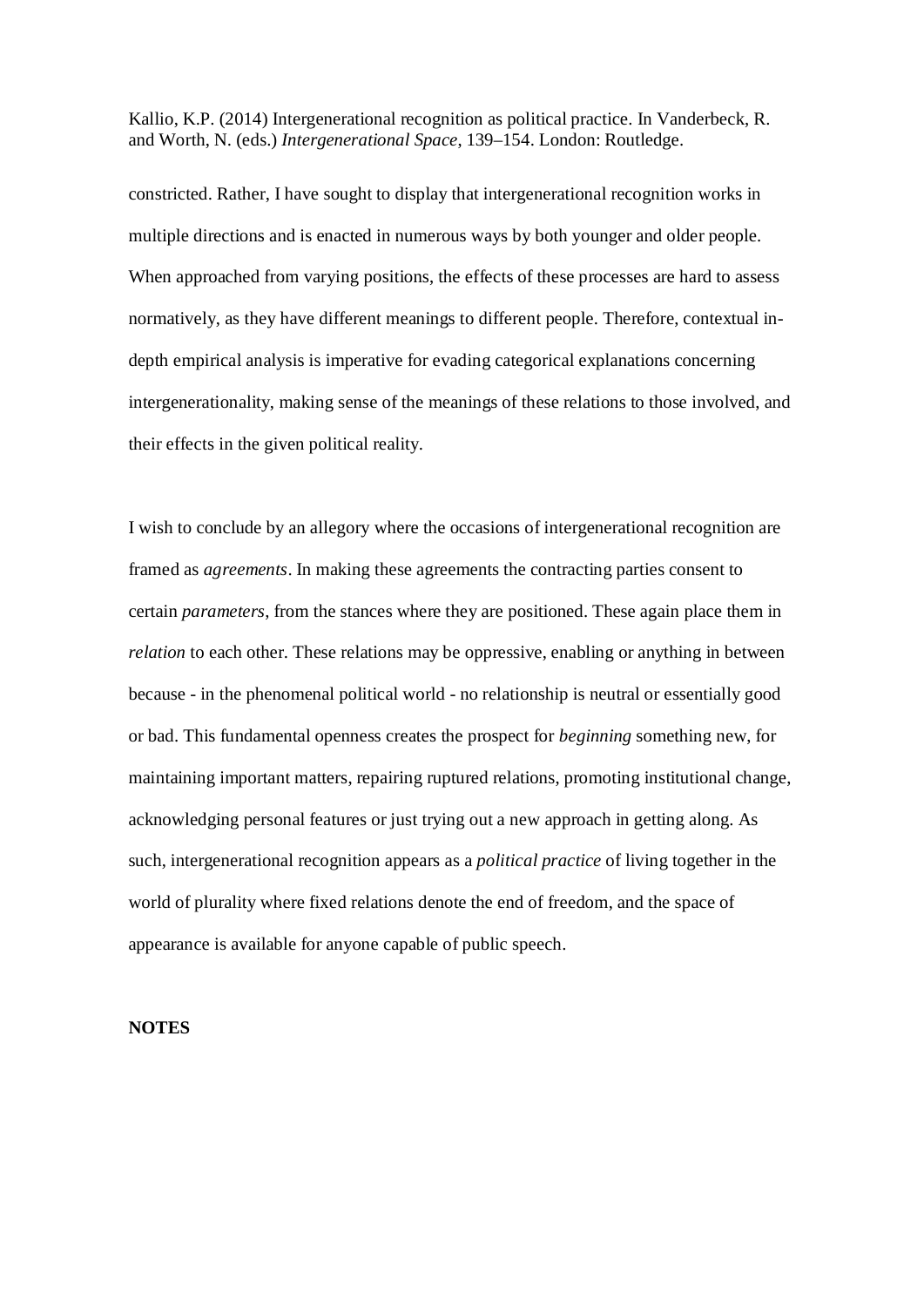<sup>1</sup> The study is based at the University of Tampere, Space and Political Agency Research Group (SPARG), and funded by the Academy of Finland (projects SA134949, SA133521, SA258341). The theoretical work results from cooperation with Jouni Häkli and the ethnographic fieldwork was carried out with Elina Stenvall.

 $2$  In Finland basic education takes nine years, beginning at the age of seven, and the actual school work is organised variably in units of different size and scope. Fifth graders are hence about  $11-12$  and ninth graders 15–16 years old.

<sup>3</sup> In Finland nearly every family has a cottage of some kind that they can use and, because these are often passed on in the family, it is not rare to acquire the right to use various 'family cottages', which can be visited occasionally by a number of people. Marking down many cottages is hence not necessarily an indication of wealth. In terms of belonging cottages are comparable, if not more significant, than homes, as they comprise permanence, family history, sharing and closeness.

<sup>4</sup> A national week-long school holiday in the middle of winter, traditionally 'the skiing holiday', when many families travel to ski resorts that sell and rent cottages and caravan parking space. These need not be luxurious holidays – there is a fitting price range for everyone.

<sup>5</sup> Studying is strongly state-promoted in Finland by free education, a broad network of public institutes and various subsidies. The level of educational attainment is thus high. Currently more than 70% of the adult population has a vocational or higher education degree and most people build up their competence through vocational adult education in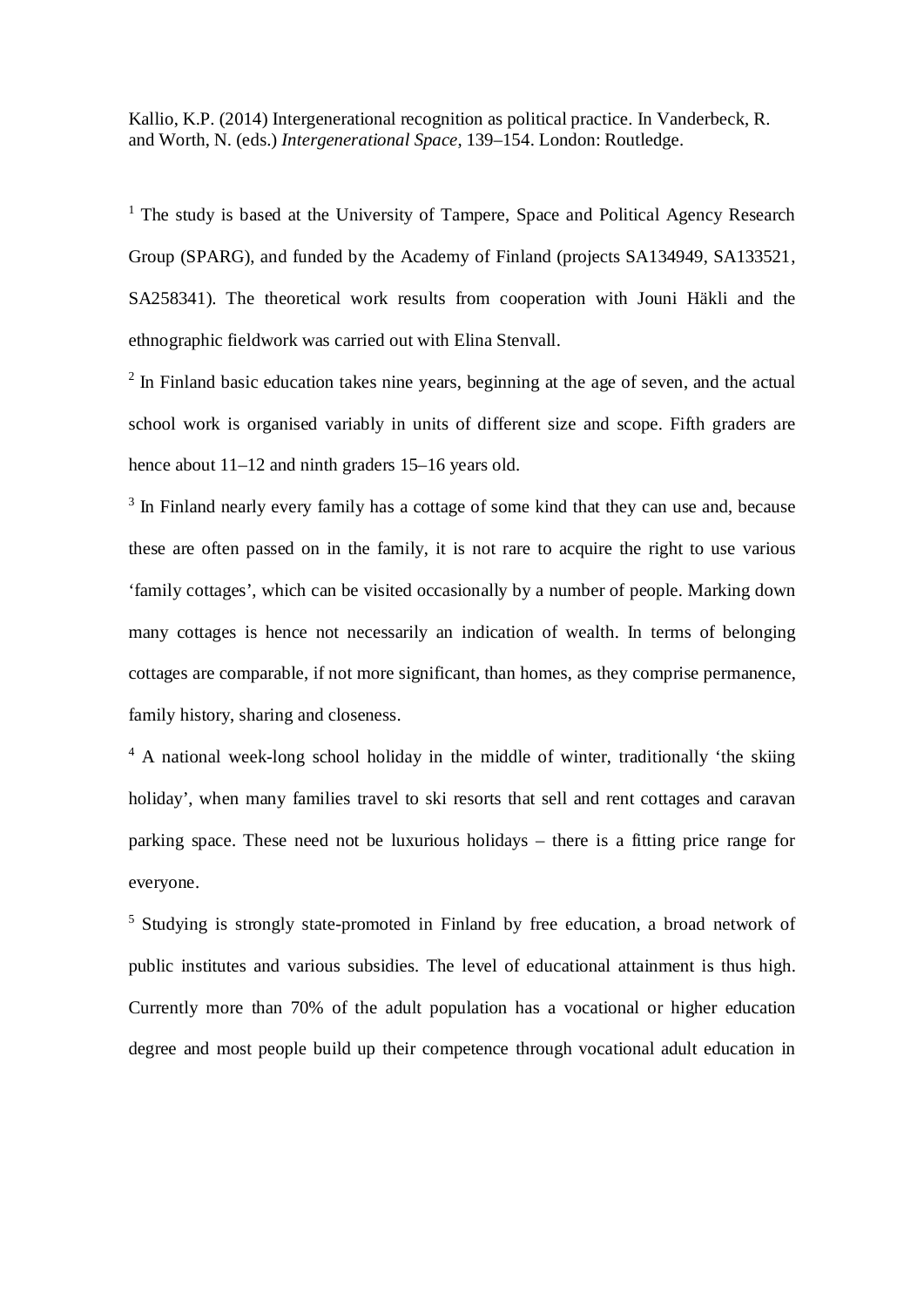working life. The national aim is to further elevate this level to 90%, in the next decade (see the Finnish Government Programme 2011)

<sup>6</sup> I only discuss the relationships between children, youth and their teachers, while I realise that other people working at schools, and the parents, also partake in this intergenerational web.

<sup>7</sup> Teachers are as well frustrated in these relationships, feeling themselves unsuccessful educators and failing in their work. This came up in informal discussion with them but, as our field work limited to the study of youthful experiences, the analysis does not involve teacher perspectives.

<sup>8</sup> The latest amendments to the school curricula emphasising such studentship can be found at the Finnish National Board of Education webpages.

<sup>9</sup> Following the international child's rights discourse and the related policy trends, Finnish policy strongly emphasises the role of participation and democratic practice in all institutional settings (see Finnish Government Child and Youth Policy Programme 2012– 2015 2012)

 $10$  This is evident at all levels, beginning from the school building, pedagogical and educative objectives, collegial collaboration, and further.

# **BIBLIOGRAPHY**

Arendt, H. (1959) 'Reflections on Little Rock', *Dissent*, 6: 45–56.

Arendt, H. (1958) *The Human Condition,* Chicago: University of Chicago Press.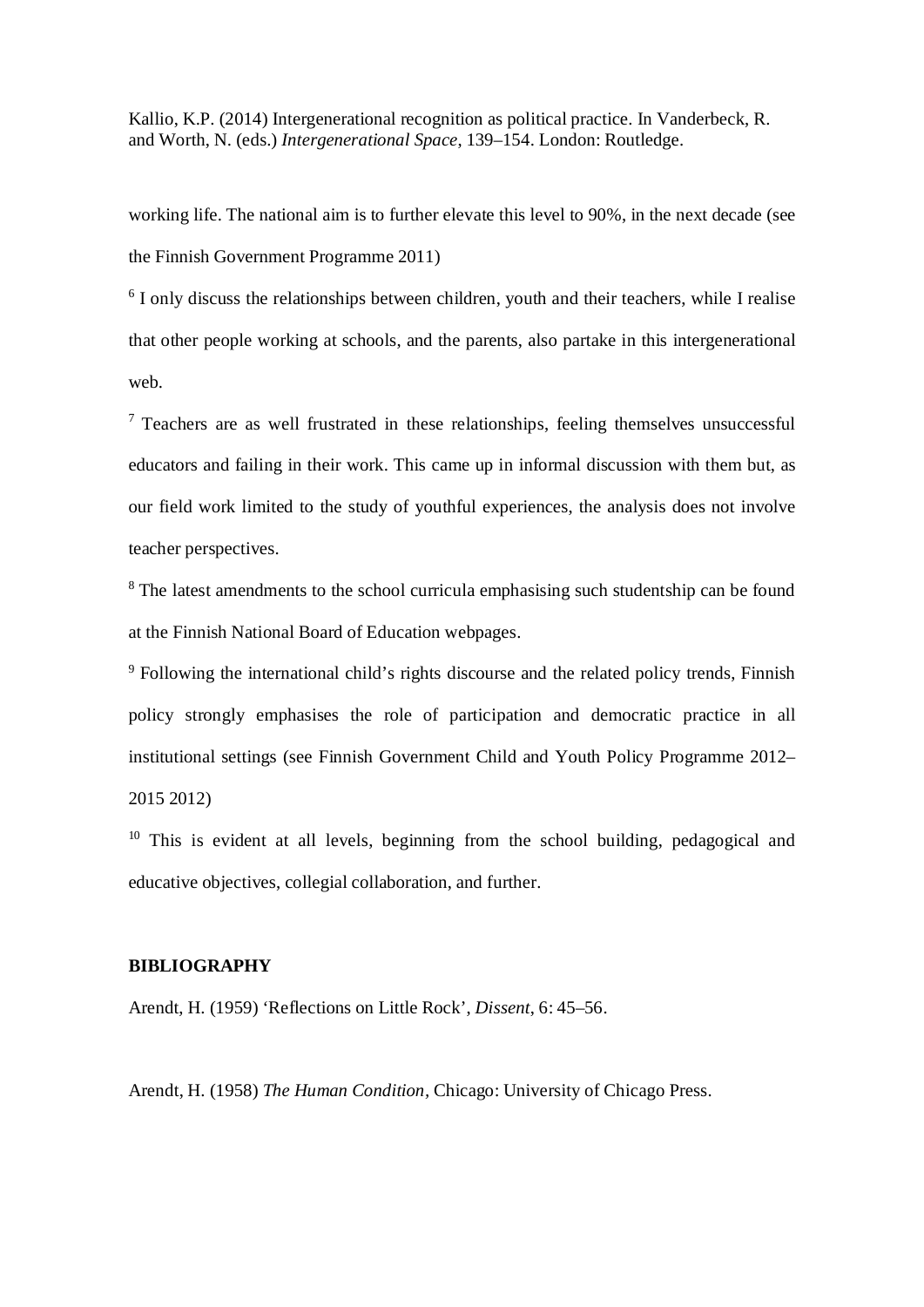Arendt, H. (2005) *The Promise of Politics.* J. Krohn (ed.), New York: Schocken Books.

- Bäcklund, P. and Mäntysalo, R. (2010) 'Agonism and institutional ambiguity: ideas on democracy and the role of participation in the development of planning theory and practice - the case of Finland', *Planning Theory*, 9: 333–50.
- Barnett, C. (2012) 'Situating the geographies of injustice in democratic theory', *Geoforum*, 43: 677–86.
- Bartos, A.E. (2013) 'Friendship and environmental politics in childhood', *Space & Polity*, 17: 1, 17–32.
- Binnie, J. and Klesse, C., (2013) 'The politics of age, temporality and intergenerationality in transnational lesbian, gay, bisexual, transgender and queer activist networks', *Sociology,* 47: 580–595.
- Bragg, S. (2007) "Student voice" and governmentality: the production of enterprising subjects?', *Discourse: studies in the cultural politics of education*, 28: 343–58.

Cavarero, A. (2002) 'Politicizing theory'. *Political Theory*, 30: 506–32.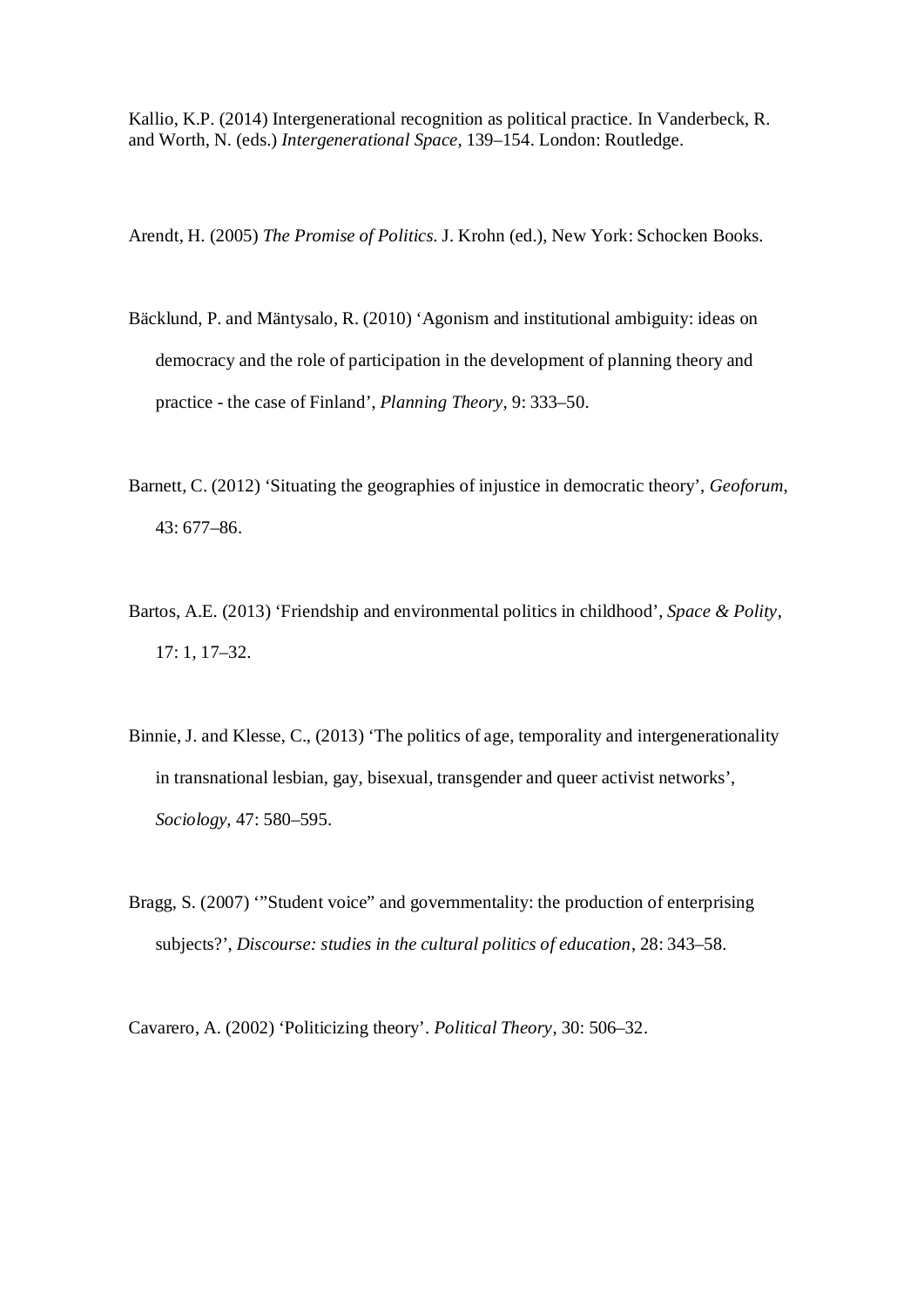Deranty, J.-P. and Renault, E. (2007) 'Politicizing Honneth's ethics of recognition', *Thesis Eleven*, 88: 92-111.

Dikeç, M. (2013) 'Beginners and equals: political subjectivity in Arendt and Rancière', *Transactions of the Institute of British Geographers*, 38: 78–90.

- Elden, S. (2005) 'The place of the polis: political blindness in Judith Butler's Antigone's claim', *Theory & Event*, 8, issue 1.
- Evans, R. (2011) 'Young caregiving and HIV in the UK: caring relationships and mobilities in African migrant families', *Population, Space and Place*, 17: 338–360.

Finnish Government Child and Youth Policy Programme 2012–2015 (2012). Online. Available: <http://www.minedu.fi/export/sites/default/OPM/Julkaisut/2012/liitteet/OKM8.pdf?la ng=en> (accessed 17 February 2014).

Finnish Government Programme (2011). Online. Available HTTP: <http://valtioneuvosto.fi/hallitus/hallitusohjelma/pdf/en334743.pdf> (accessed 17 February 2014).

Fraser, N. (2000) 'Rethinking recognition', *New Left Review*, 3: 107–20.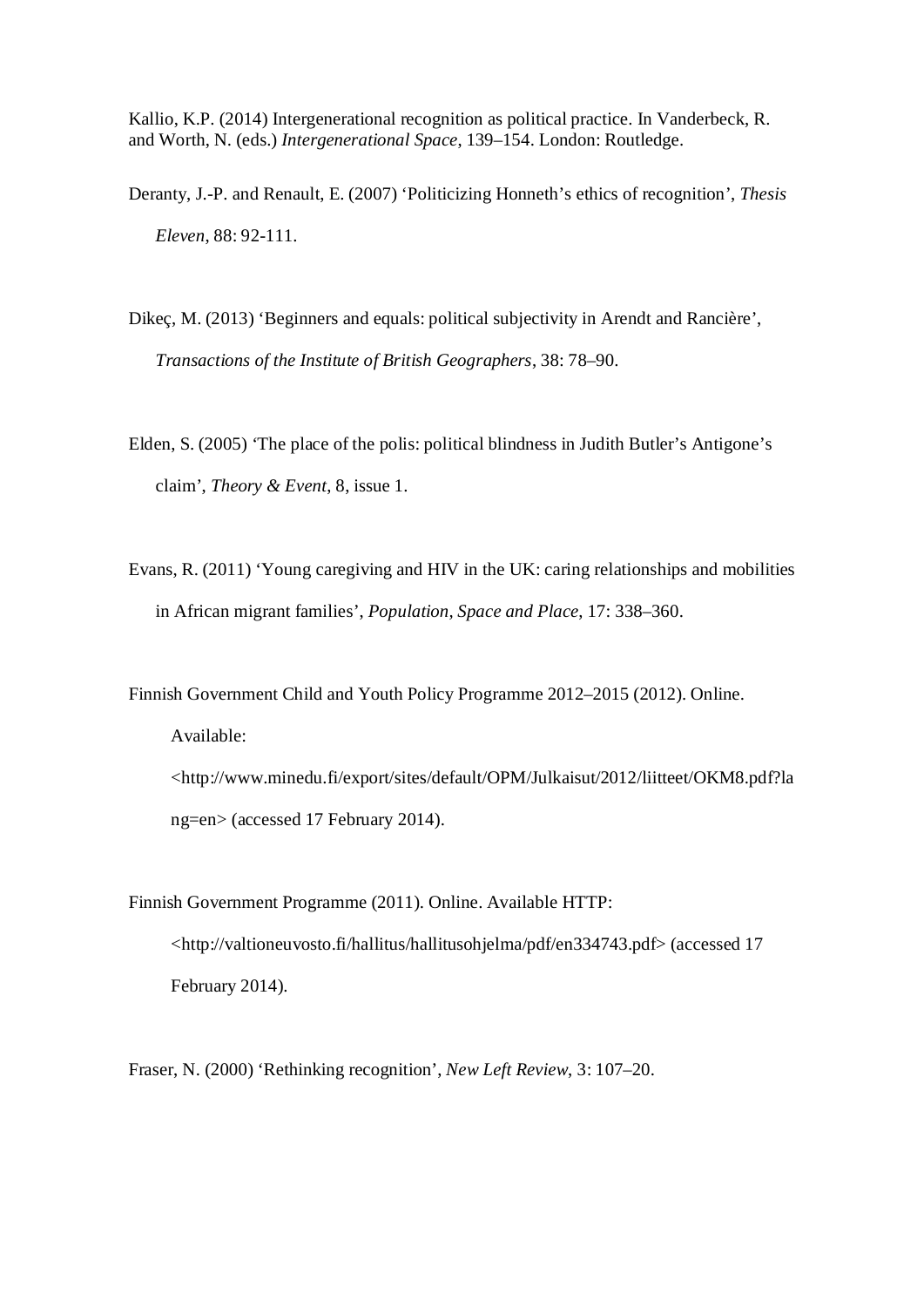- Fraser, N. and Honneth, A. (2003) *Redistribution or Recognition? a political-philosophical exchange*, London: Verso.
- Häkli, J. and Kallio, K.P. (2014) 'Subject, action and polis: theorizing political agency', *Progress in Human Geography,* 38: in press.
- Hegel, G.W.F. (1977) *Phenomenology of Spirit.* Original Phänomenologie des Geistes (1807). Translated by A. V. Miller, with analysis of the text and foreword by J. N. Findlay. Oxford: Oxford University Press.
- Honneth, A. (1995) *The Struggle for Recognition: the moral grammar of social conflicts*, Cambridge, Polity Press.
- Hopkins P., Olson, E., Pain, R. and Vincett, G. (2011) 'Mapping intergenerationalities: the formation of youthful religiosities', *Transactions of the Institute of British Geographers*, 36: 314–27.
- Houston, S. and Dolan, P. (2008) 'Conceptualizing child and family support: the contribution of Honneth's critical theory of recognition', *Children and Society*, 22: 458–69.
- IEA (2012) 'The International Association for the Evaluation of Educational Achievement'. Online. Available HTTP: <http:// www.iea.nl/> (accessed 17 February 2014).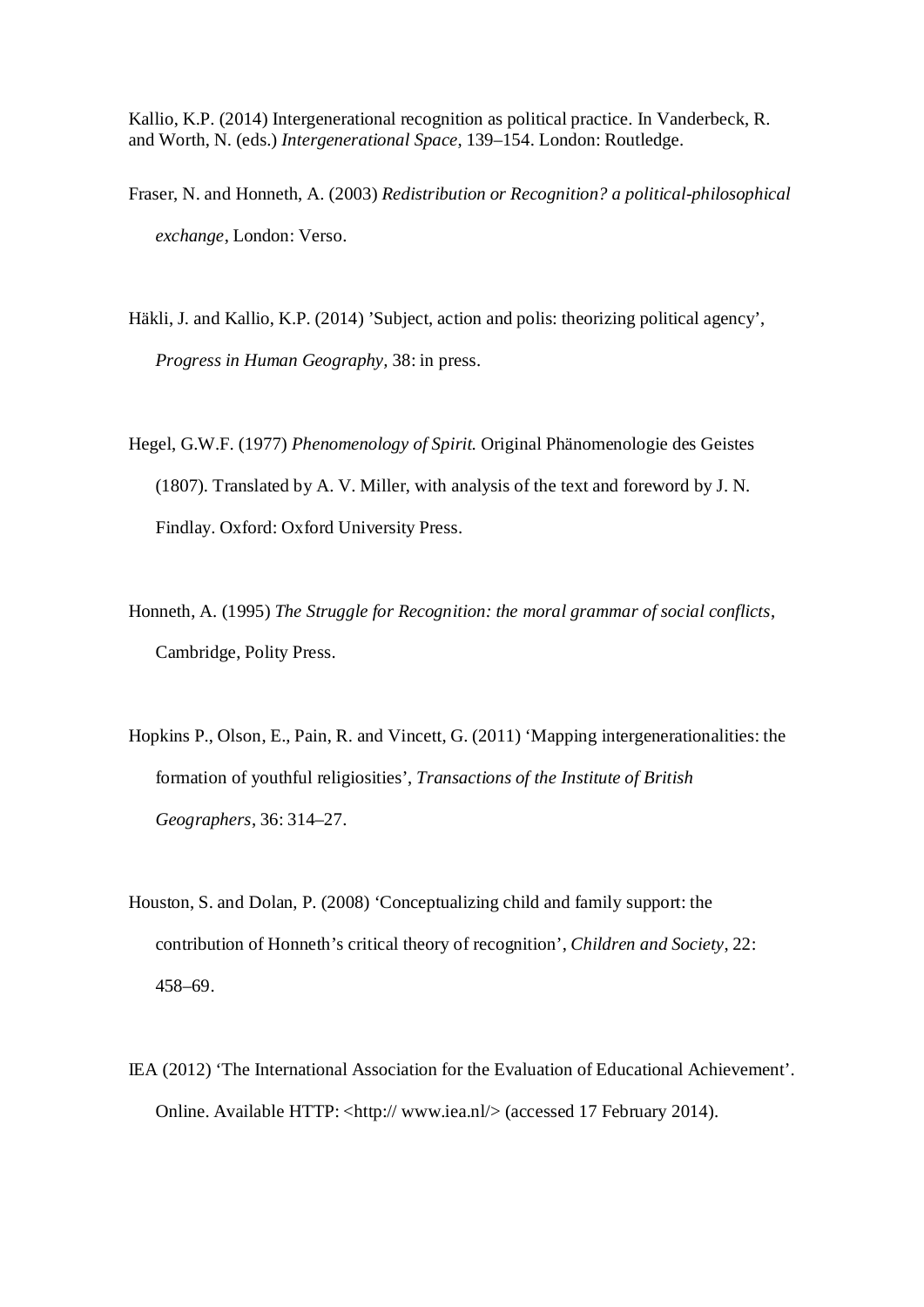- Kallio, K.P. (2009) 'Between social and political: children as political selves', *Childhoods Today*, 3.
- Kallio, K.P. (2012) 'Political presence and politics of noise', *Space & Polity*, 16: 287–302.
- Kallio, K.P. and Häkli, J. (2011) 'Are there politics in childhood?', *Space & Polity*, 15: 21– 34.
- Kallio, K.P., Häkli, J. and Bäcklund, P. (forthcoming). 'Lived citizenship as the locus of political agency in participatory policy', *Citizenship Studies* [accepted].
- Kim, Y.M. (2012) 'The shifting sands of citizenship: Toward a model of the citizenry in life politics.' *The Annals of the American Academy of Political and Social Science,* 644: 147–58.
- Koefoed, L. and Simonsen, K. (2012) '(Re)scaling identities: embodied Others and alternative spaces of identification', *Ethnicities*, 12: 623–42.
- Lister, R. (2007) 'Inclusive citizenship: realizing the potential', *Citizenship Studies*, 11: 49– 61.
- Markell, P. (2003) *Bound by Recognition*, Princeton NJ: Princeton University Press.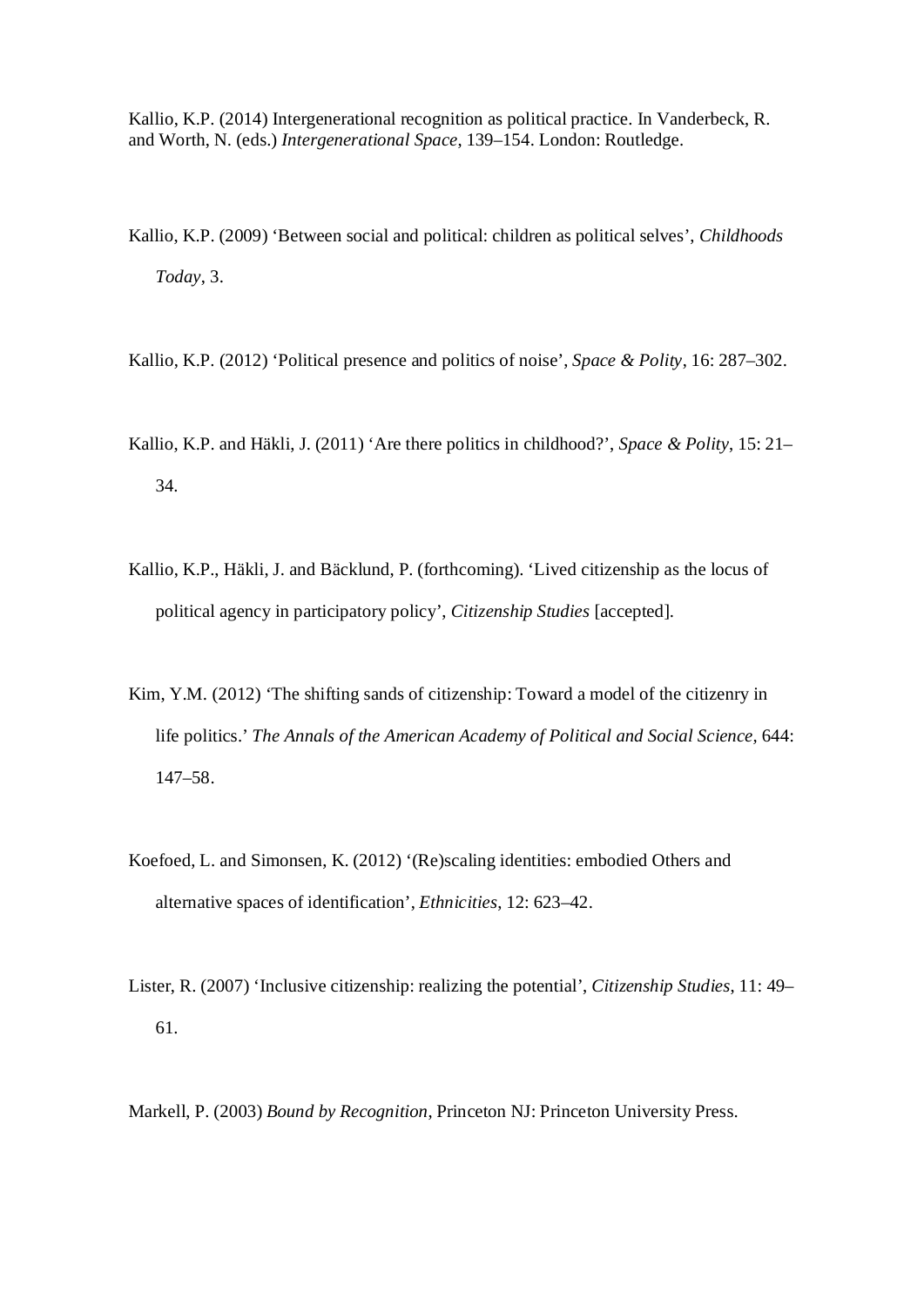Marshall, D.L. (2010) 'The polis and its analogues in the thought of Hannah Arendt', *Modern Intellectual History*, 7: 123–49.

Marshall, S. (2013) 'All the beautiful things: trauma, aesthetics and the politics of Palestinian childhood', *Space and Polity*, 17:1, 53–75.

McNay, L. (2008) *Against Recognition,* Cambridge: Polity Press.

- Mead, G.H. (1934) *Mind, Self, and Society.* Edited by Morris, C.W. Chicago: University of Chicago Press.
- Mason, J. and Tipper, B. (2008) 'Being related: how children define and create kinship', *Childhood*, 15: 441–60.
- Nakata, S. (2008) 'Elizabeth Eckford's appearance at Little Rock: the possibility of children's political agency', *Politics*, 28: 19–25.
- Noble, G. (2009) '"Countless acts of recognition": young men, ethnicity and the messiness of identities in everyday life', *Social and Cultural Geography*, 10: 875–91.
- Ondrejka, C. (2007) 'Collapsing geography: Second Life, innovation, and the future of national power', *Innovations: Technology, Governance, Globalization,* 2: 27–54.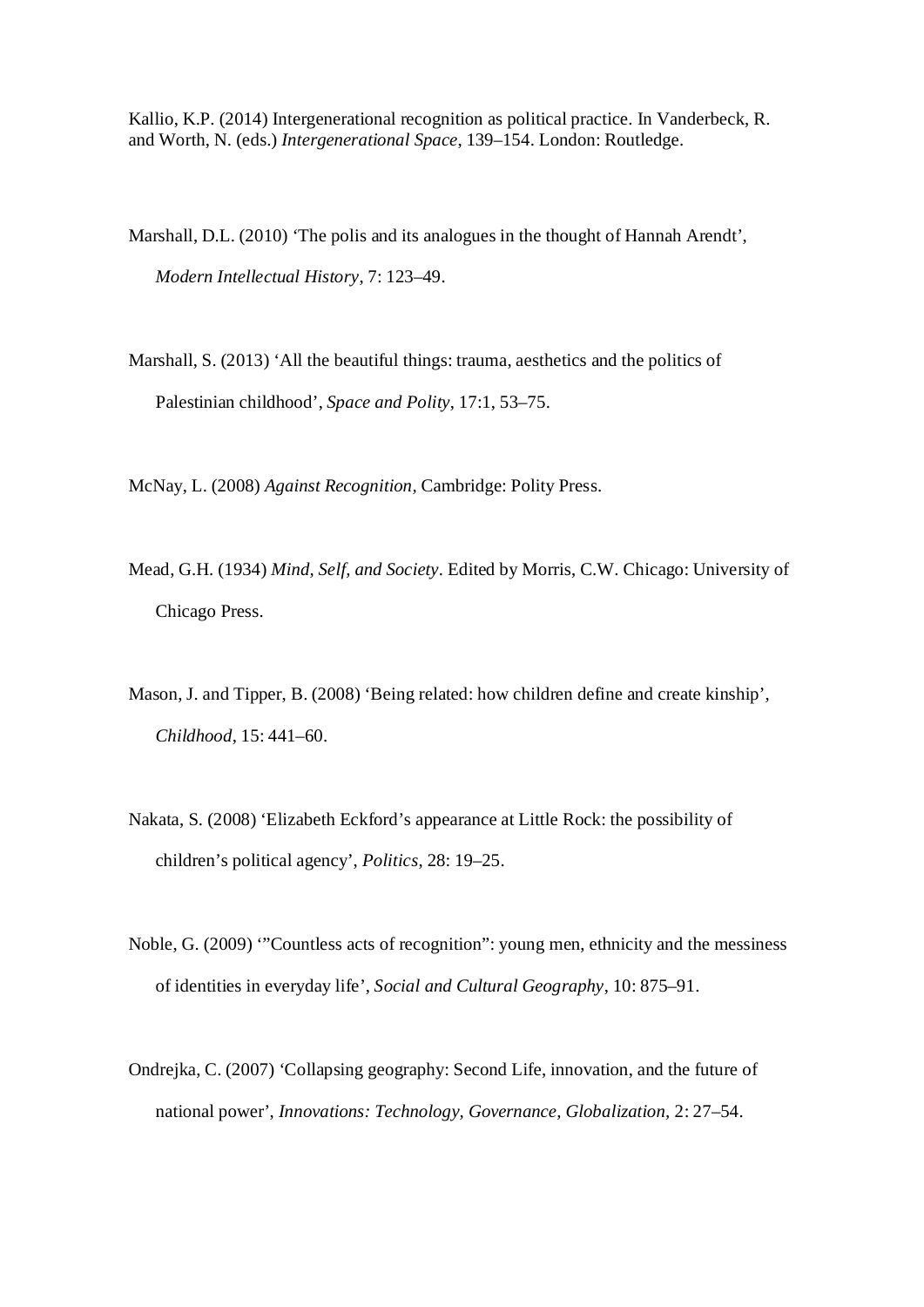- Ortner, S. (2002) 'Subjects and capital: a fragment of a documentary ethnography', *Journal of Anthropology*, 67: 9–32.
- Peters, M. (2001) 'Education, enterprise culture and the entrepreneurial self: a Foucauldian perspective', *Journal of Educational Enquiry*, 2: 58–71.
- PISA (2012) 'The Programme for International Student Assessment'. Online. Available HTTP: <http:// www.oecd.org/pisa/> (accessed 17 February 2014).
- Pykett, J. (2009a) 'Pedagogical power: Lessons from school spaces', *Education, Citizenship and Social Justice*, 4: 102–116.
- Pykett, J. (2009b) 'Making citizens in the classroom: An urban geography of citizenship education?', *Urban Studies,* 46: 803–823.
- Robson, E. (2004) 'Hidden child workers: young carers in Zimbabwe', *Antipode*, 36: 227– 48.
- Secor, A. (2012) 'Topological city', *Urban Geography*, 34: 430–444.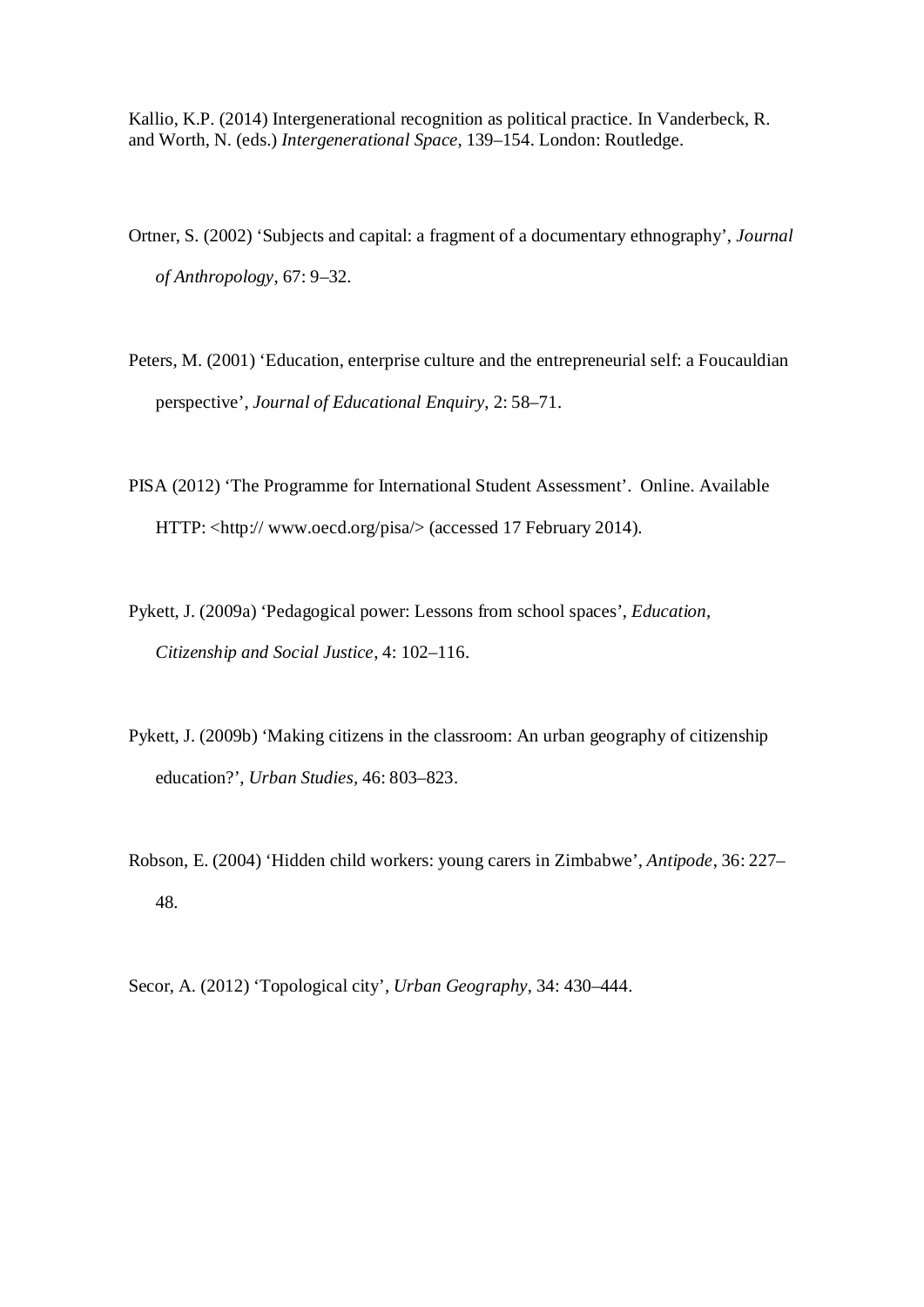Sevenhuijsen, S. (1998) *Citizenship and the Ethics of Care: feminist considerations on justice, morality and politics*, Translated from Dutch by Liz Savage, London: Routledge.

Simola, H. (2002) 'From exclusion to self-selection: examination of behaviour in Finnish primary and comprehensive schooling from the 1860s to the 1990s', *History of Education*, 31: 207–26.

- Simonsen, K. (2013) 'In quest of a new humanism. Embodiment experience and phenomenology as critical geography', *Progress in Human Geography,* 37: 10–26.
- Staeheli, L. (2008) 'Political geography: difference, recognition, and the contested terrains of political claims-making', *Progress in Human Geography*, 32: 561–70.
- Staeheli, L. (2011) 'Political geography: Where's citizenship?', *Progress in Human Geography*, 35: 393–400.
- Tarrant, A. (2010) 'Constructing a social geography of grandparenthood: a new focus for intergenerationality', *Area*, 42: 190–97.
- Taylor, C. (1994) 'The politics of recognition', in A. Gutmann (ed.) *Multiculturalism: examining the politics of recognition*, Princeton, NJ: Princeton University Press, pp. 25–73.